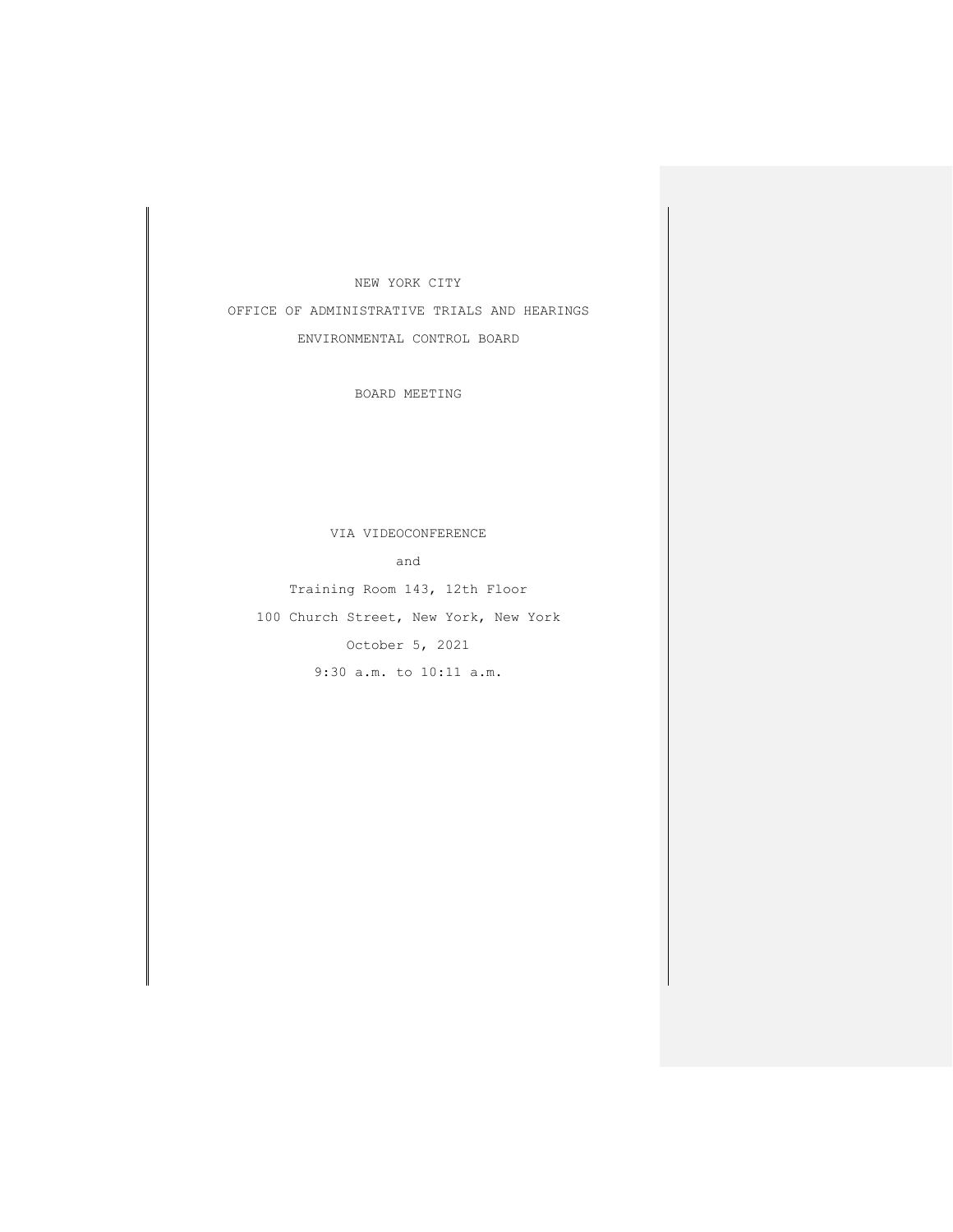October 5, 2021

```
MEMBERS PRESENT:
```

```
Joni Kletter, Esq. - Commissioner/Chief Administrative Law
     Judge, OATH, Chair/Executive Director, OATH ECB
Shamonda Graham - Department of Buildings (DOB)
Joseph Gregory, Esq. – New York City Fire Department 
     (FDNY)
Elizabeth Knauer, Esq. - Appointed Member (Water)
Madelynn Liguori, Esq. – Department of Sanitation (DSNY)
Jorge Martinez, Esq. – Department of Health & Mental
     Hygiene (DOHMH)
Russell Pecunies, Esq. – Department of Environmental 
     Protection (DEP)
Matthew Schneid, Esq. – Appointed Member (Real Estate)
Tom Shpetner, Esq. – Appointed Member (Business) 
Matthew Smith, Esq. - New York City Police Department 
    (NYPD)
Jarrod Whittington - Appointed Member (Noise)
ALSO PRESENT:
Rachel Amar - Special Assistant to Commissioner, OATH
John Castelli, Esq. - Deputy Commissioner for Legislative 
    Affairs, OATH
Kelly Corso, Esq. - Assistant Commissioner for Hearings
     Division Adjudications, OATH
Svetlana Iosilevich, Esq. - Executive Agency Counsel,
     Business Integrity Commission (BIC)
Catherine Jakubik, Esq. - Assistant General Counsel
Timothy Jones, Esq. - Senior Counsel, OATH
Richard J. LaPlant – Office of Management and Budget (OMB)
Nancy Lin - Office of Management and Budget (OMB)
Karin McAvoy - Administrative Coordinator, OATH
Frank Ng, Esq. - Deputy General Counsel, OATH
Peter Schulman, Esq. – Assistant Commissioner for Appeals, 
     OATH
Frances Shine - Secretary to the Board, OATH
Amy Slifka, Esq. – Deputy Commissioner/Hearings Division, 
     OATH
Samuel Solomon, Esq. – Chief of Staff/Special Counsel,
     OATH
Thomas Southwick, Esq. - Supervising Attorney for Appeals, 
    OATH
Olga Statz, Esq. – Deputy Commissioner/General Counsel, 
    OATH
Joy A. Thompson, Esq. - Assistant General Counsel, OATH
```

```
Page 2
```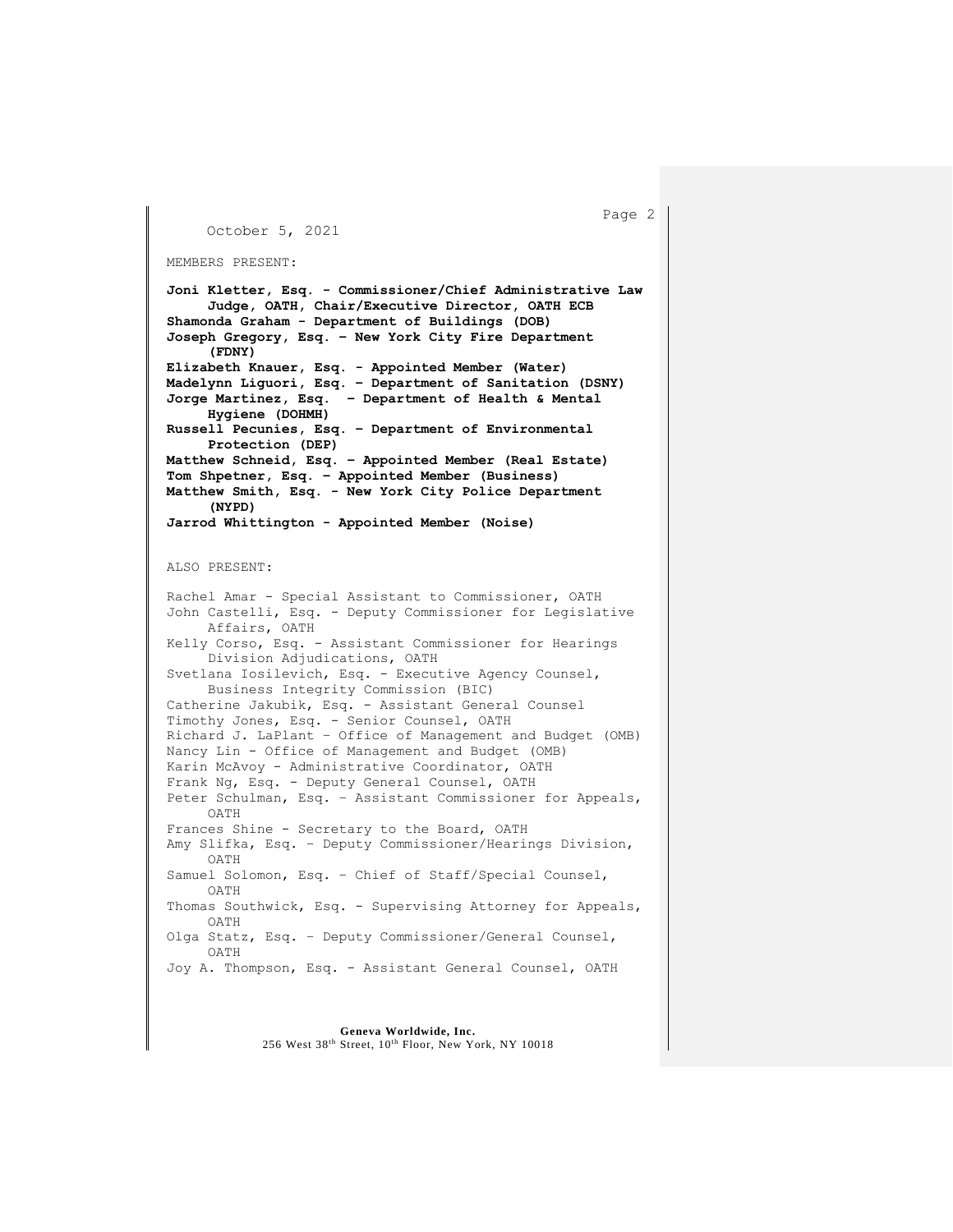| October 5, 2021<br>INDEX                                                                        | Page 3<br>Page |                        |
|-------------------------------------------------------------------------------------------------|----------------|------------------------|
| Joni Kletter, Esq.                                                                              | $\overline{4}$ |                        |
| Joy Thompson, Esq.                                                                              | 4              |                        |
| Joseph Gregory, Esq.                                                                            | $\overline{4}$ |                        |
| Elizabeth Knauer, Esq.                                                                          | $\overline{4}$ |                        |
| Madelynn Liguori, Esq.                                                                          | $\overline{4}$ |                        |
| Jorge Martinez, Esq.                                                                            | $\mathsf S$    |                        |
| Matthew Schneid, Esq.                                                                           | $\mathsf S$    | Commented [TS(1]: Esq. |
| Tom Shpetner, Esq.                                                                              | 5              |                        |
| Matthew Smith, Esq.                                                                             | 5              |                        |
| Olga Statz, Esq.                                                                                | $\epsilon$     |                        |
| Russell Pecunies, Esq.                                                                          | 8              |                        |
| Amy Slifka, Esq.                                                                                | 12             |                        |
| Shamonda Graham                                                                                 | 23             |                        |
|                                                                                                 |                |                        |
|                                                                                                 |                |                        |
|                                                                                                 |                |                        |
|                                                                                                 |                |                        |
|                                                                                                 |                |                        |
|                                                                                                 |                |                        |
|                                                                                                 |                |                        |
|                                                                                                 |                |                        |
| <b>Geneva Worldwide, Inc.</b><br>256 West $38^{th}$ Street, $10^{th}$ Floor, New York, NY 10018 |                |                        |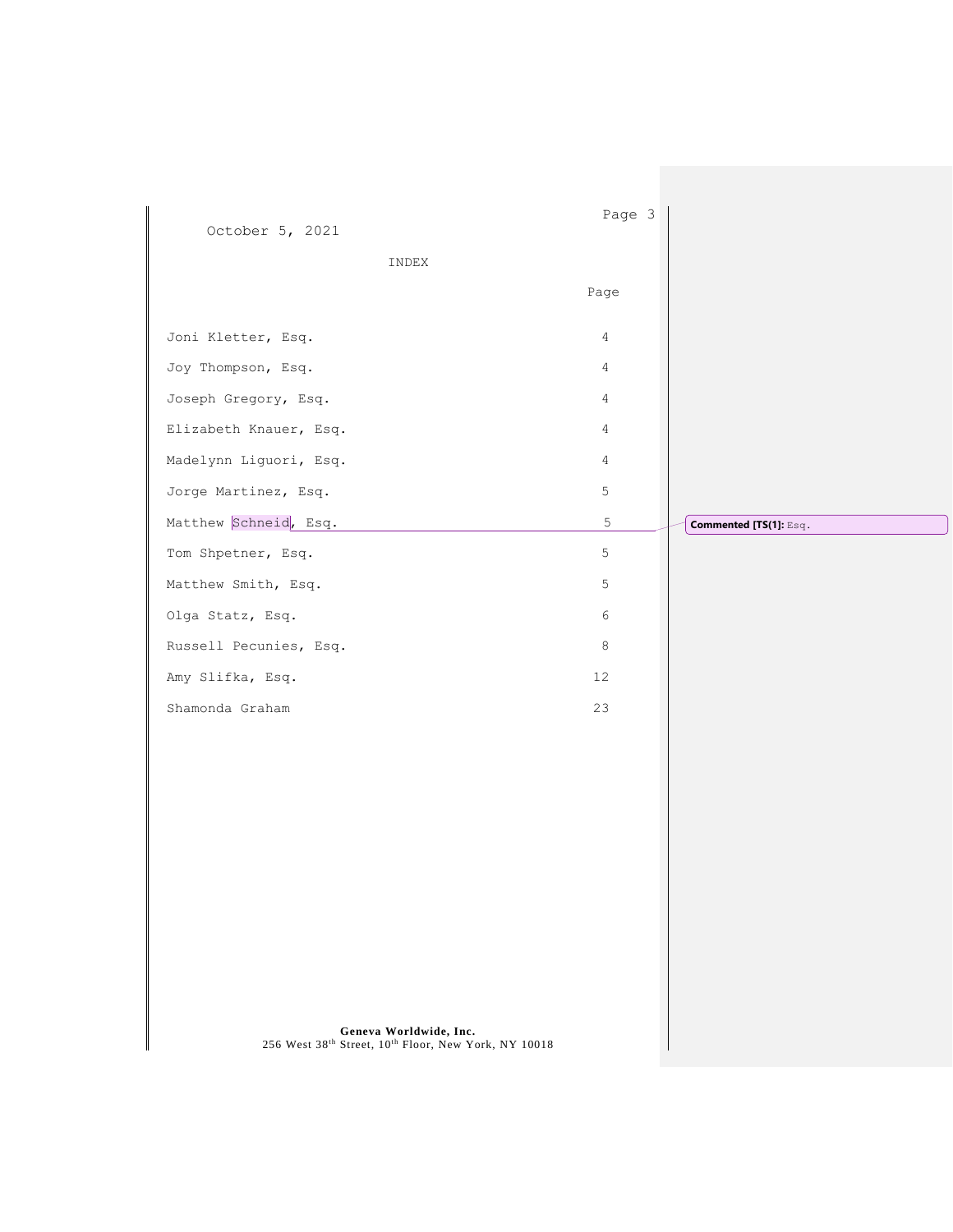```
Page 4
1 October 5, 2021
2 The board meeting commenced at 9:30
3 \parallel a.m.)
4 | JONI KLETTER, ESQ., CHAIR, EXECUTIVE
5 DIRECTOR, OATH ECB, COMMISSIONER/CHIEF 
6 ADMINISTRATIVE LAW JUDGE, OATH: Hi. Good 
7 morning. We're going to do a roll call.
8 CONVERSATION
9 JOY A. THOMPSON, ESQ., ASSISTANT GENERAL
10 COUNSEL, OATH: Good morning. We're going to
11 | start with a roll call. I have Commissioner
12 Kletter.
13 MS. KLETTER: Here. Hello, here and
14 present.
15 MS. THOMPSON: Thank you. Shamonda
16 Graham? Joseph Gregory? 
17 | JOSEPH GREGORY, ESQ., NEW YORK CITY FIRE
18 DEPARTMENT (FDNY): Present.
19 | MS. THOMPSON: Elizabeth Knauer?
20 | ELIZABETH KNAUER, ESQ., APPOINTED MEMBER
21 | (WATER): Present.
22 | MS. THOMPSON: Madelynn Liguori?
23 | MADELYNN LIGUORI, ESQ., DEPARTMENT OF
24 SANITATION (DSNY): Present.
```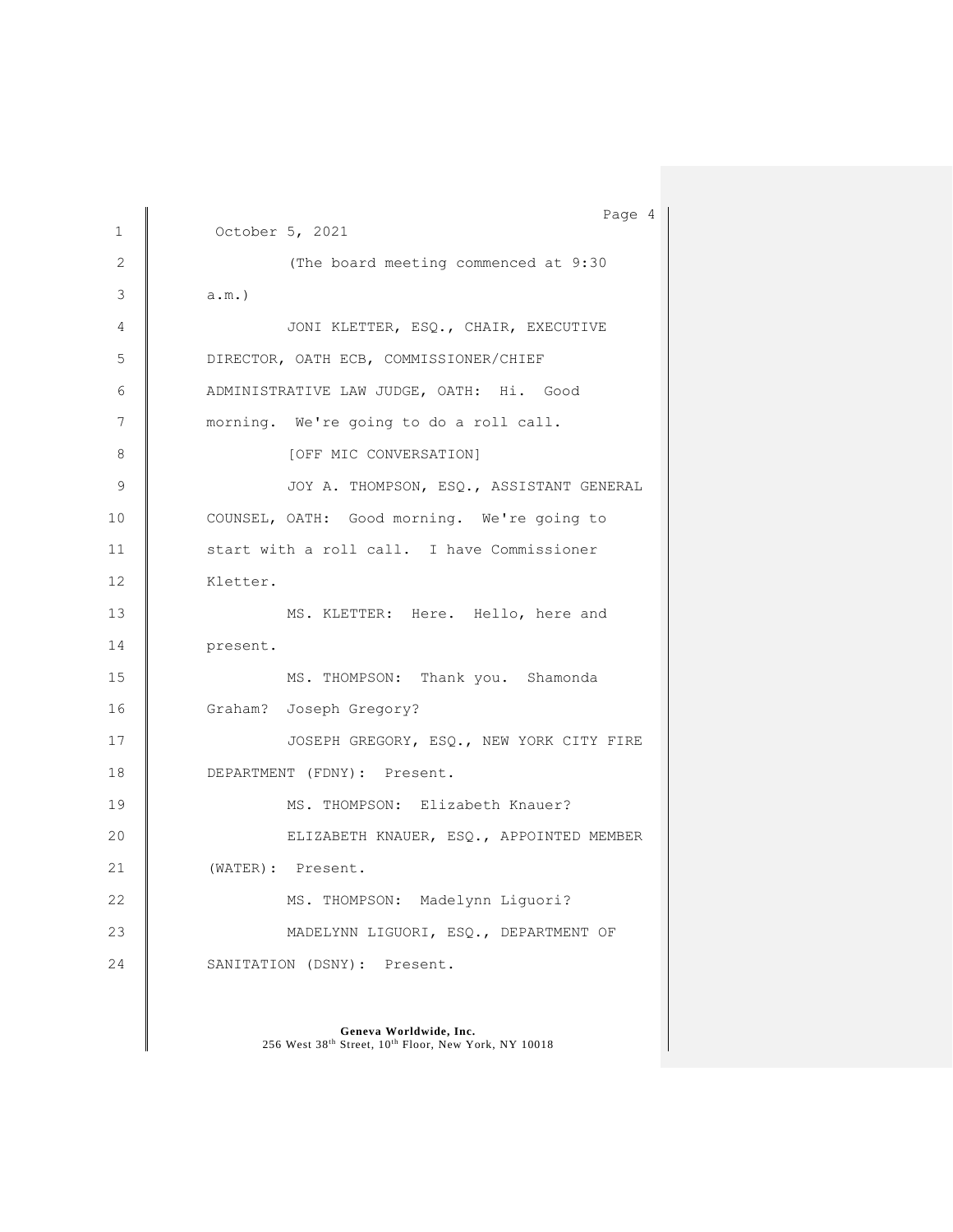|    | Page 5                                            |
|----|---------------------------------------------------|
| 1  | October 5, 2021                                   |
| 2  | MS. THOMPSON: Jorge Martinez?                     |
| 3  | JORGE MARTINEZ, ESQ., DEPARTMENT OF               |
| 4  | HEALTH & MENTAL HYGIENE (DOHMH): Present.         |
| 5  | MS. THOMPSON: Russell Pecunies?                   |
| 6  | Matthew Schneid?                                  |
| 7  | MATTHEW SCHNEID, ESQ., APPOINTED MEMBER           |
| 8  | (REAL ESTATE): Here.                              |
| 9  | MS. THOMPSON: Thomas Shpetner?                    |
| 10 | THOMAS SHPETNER, ESQ., APPOINTED MEMBER           |
| 11 | (BUSINESS): Here.                                 |
| 12 | MS. THOMPSON: Matthew Smith?                      |
| 13 | MATTHEW SMITH, ESQ., NEW YORK CITY                |
| 14 | POLICE DEPARTMENT (NYPD): Here.                   |
| 15 | MS. THOMPSON: Douglas Swann? And                  |
| 16 | Jarrod Whittington? We have quorum.               |
| 17 | MS. KLETTER: Great. Thank you. I'm                |
| 18 | going to ask for a motion to adopt the minutes of |
| 19 | the August 12, 2021 meeting. Thank you, Jarrod.   |
| 20 | Does anyone have any corrections? Okay. Joy,      |
| 21 | can you call a vote to approve the minutes?       |
| 22 | MS. THOMPSON: Yes. Does anyone have               |
| 23 | any objections to the approval of the minutes     |
| 24 | from the August 12, 2021 ECB Board Meeting?       |
|    |                                                   |

Geneva Worldwide, Inc.<br>256 West 38<sup>th</sup> Street, 10<sup>th</sup> Floor, New York, NY 10018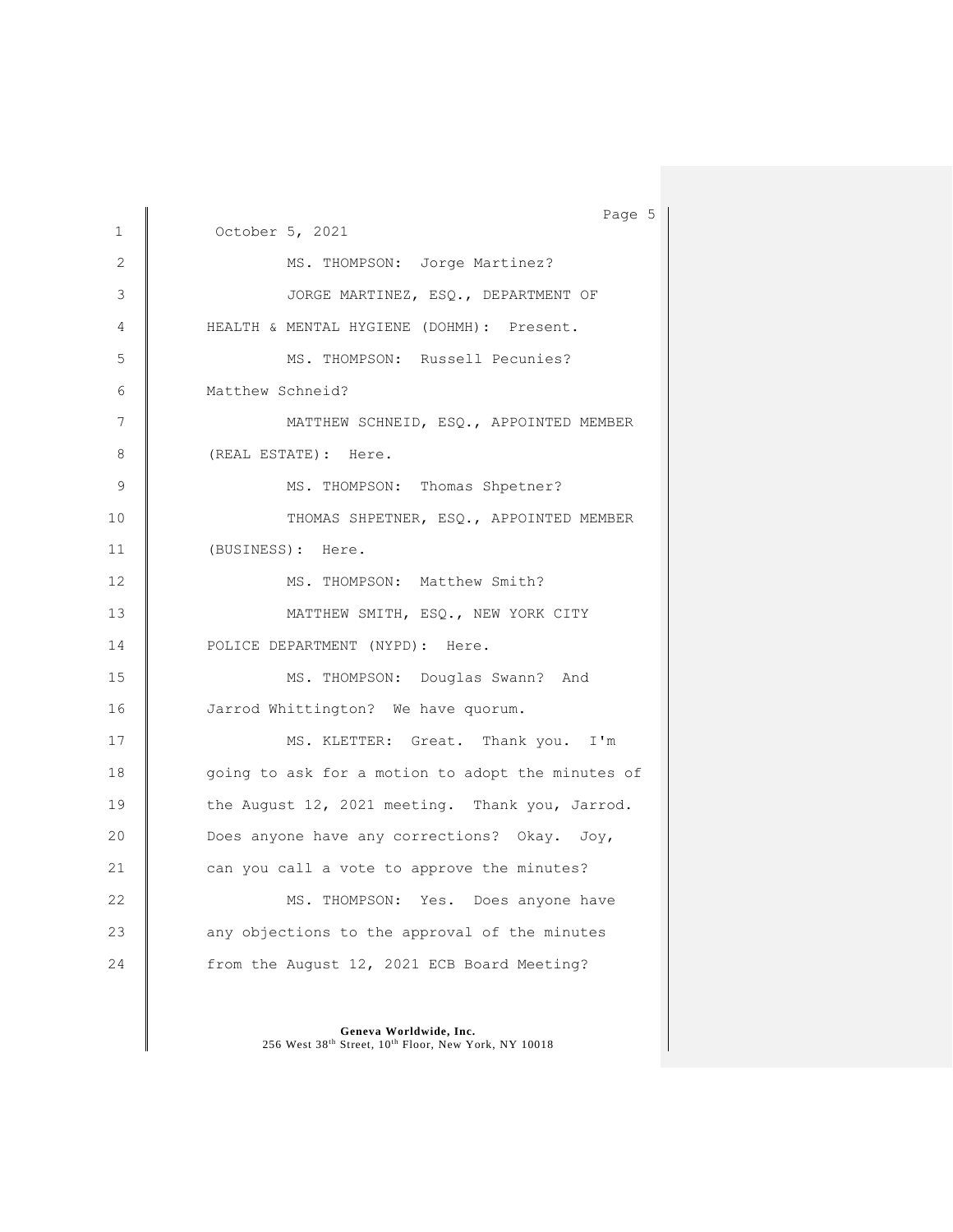Page 6 1 October 5, 2021 2 Seeing and hearing none, the minutes are 3 approved. Thank you. 4 | MS. KLETTER: Thank you. I'm going to 5 **a** ask Olga Statz, our General Counsel, to introduce 6 | the proposed rule updating OATH's Water Penalty 7 Schedule. 8 | OLGA STATZ, ESQ., DEPUTY 9 COMMISSIONER/GENERAL COUNSEL, OATH: Yes, hi. 10 **Oh, sorry.** Good morning, everyone. You had in 11 vour materials the Water Penalty update. This is 12 an unusual thing that we're doing. Normally, as 13 you know, we're making it where it's, we're in 14 the process of transferring all penalty schedules 15 that have been in ECB rules, OATH ECB rules, back 16 to the agencies. And this has been going on for 17 a number of years now. In this particular case, 18 we are proposing rules for DEP and, specifically, 19 their water rules, because the Administrative 20 Code indicates that the, the Water Penalties are 21 **the responsibility of ECB.** 22 **At this point, we have chosen to go** 23 **forward to allow DEP** to pass the rules that they 24 **need with respect to their penalties, but, at the**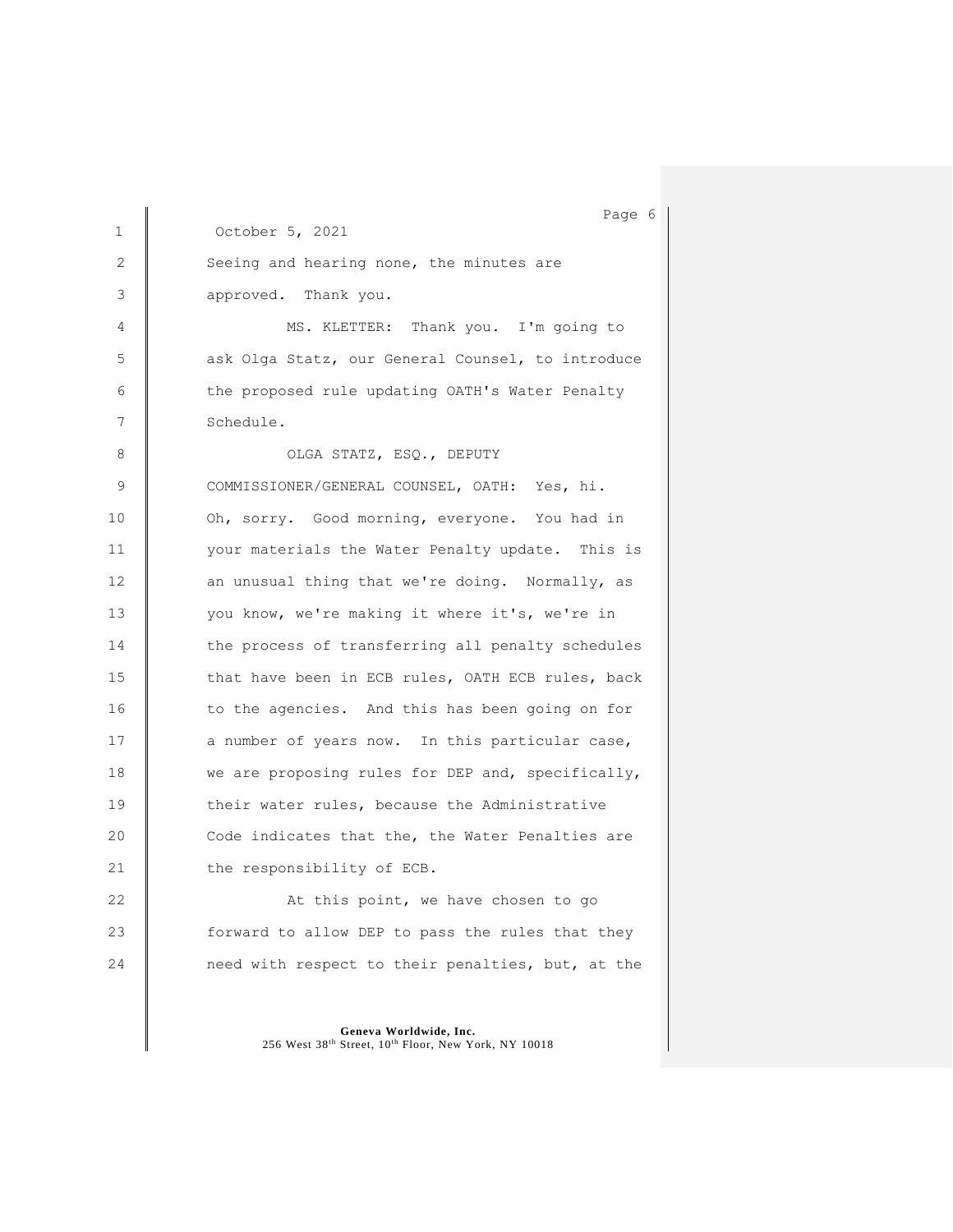1 October 5, 2021 2 Same time, work on amending the Administrative 3 Code to allow those rules to be promulgated by 4 DEP in the future. 5 This, we have precedent for this. A few 6 years back, I believe, the same thing occurred 7 | with respect to the Sewer Code and there has been 8 an amendment to the Administrative Code to allow 9 | OATH EC-, to allow DEP, itself, to, to promulgate 10 those rules. So we're hoping for the same result 11 | now. But, in the meantime, in order not to delay 12 DEP in its, in promulgation of the rules and, and 13 Tevised penalty schedule, we are going through 14 **With this particular penalty adjustment.** Are 15 there any questions? Thank you. 16 | MR. MARTINEZ: I have a question 17 **c**regarding the actual rule. 18 MS. STATZ: Yes? 19 | MR. MARTINEZ: Alright. So it, it, it 20 has a reference to fracking. So I know that, I 21 **hear fracking in, in connection with other, you** 22 know, activities in other states. How, how is 23 **fracking an issue in a densely populated area** 24 **like New York City?** 

> **Geneva Worldwide, Inc.** 256 West 38th Street, 10th Floor, New York, NY 10018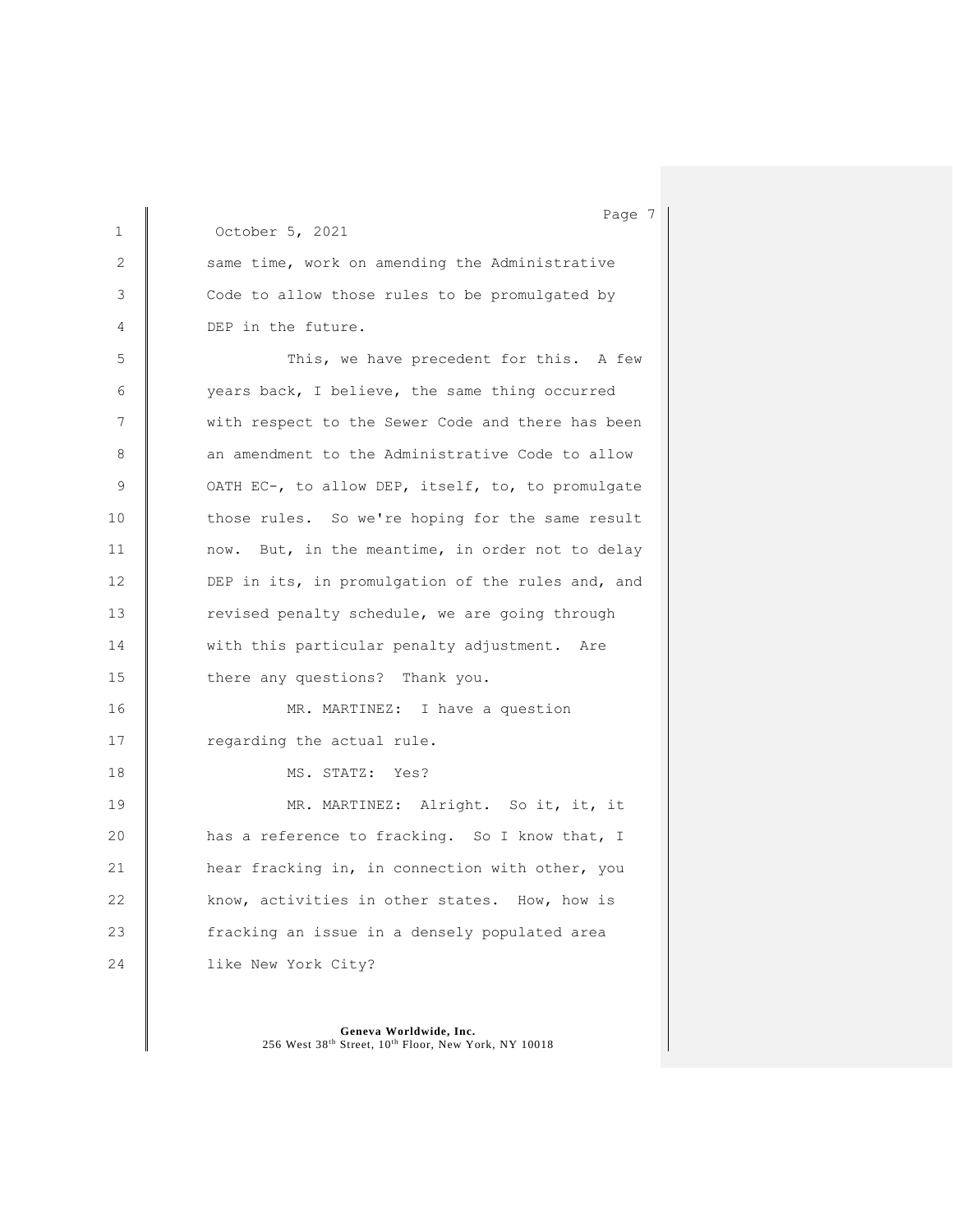Page 8 1 October 5, 2021 2 MS. STATZ: I'm going to have to, to 3 defer to Russell Pecunies about, about the 4 substance of the rule. I'm, I'm not exactly sure 5 about the, the technological and the scientific 6 work behind rule. 7 MR. MARTINEZ: Okay. 8 | RUSSELL PECUNIES, ESQ., DEPARTMENT OF 9 | ENVIRONMENTAL PROTECTION (DEP): Yeah, hi. Good 10 morning. This is, this is Russ Pecunies. I just 11 **was having some problems.** I know it says that 12 | I'm there, but I'm having audio problems. So I, 13 **I'm actually speaking and listening over a phone** 14 **connection.** So could you just repeat the 15 question? 16 MR. MARTINEZ: Alright. So the, the, 17 the rule has language that mentions fracking. So 18 **I'm curious to see, to know how is fracking an** 19 **issue in a densely populated area, populated area** 20 **like New York City when you hear it in connection** 21 **With, you know, other states and, and less** 22 **populated areas?** 23 MR. PECUNIES: Oh, okay. So, in other 24 words, the, the, the part that we're adding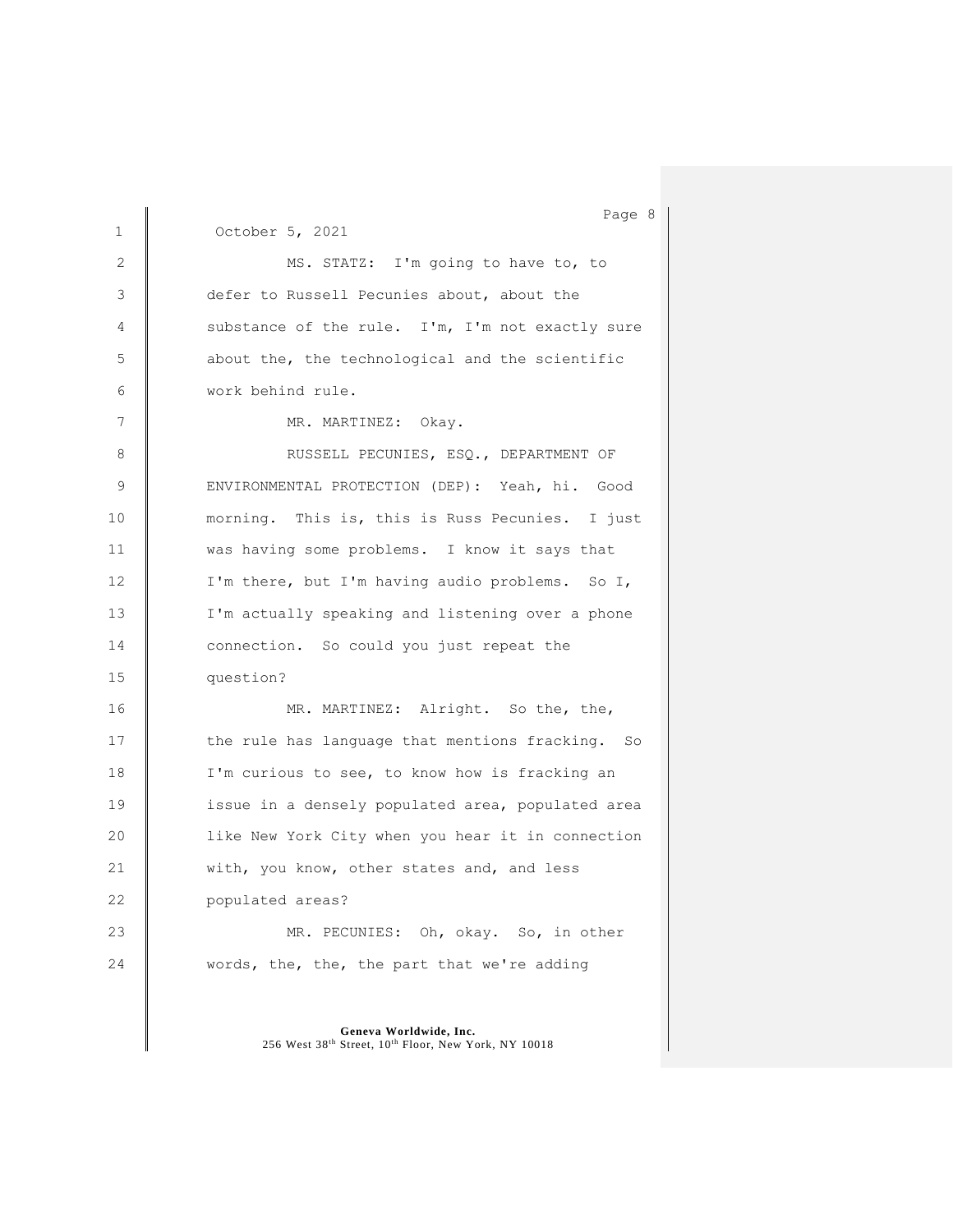Page 9 1 October 5, 2021 2 Tegarding the section that deals with fracking 3 waste? 4 | MR. MARTINEZ: Right. 5 MR. PECUNIES: Yeah, okay. So that is,  $6$   $\parallel$  is a section that we are adding to the penalty 7 Schedule. It's more or less on a theoretical 8 basis, because the council passed a law 9 **P** prohibiting the disposal of fracking waste in the 10 City. 11 **I** We just want to be prepared in the 12 extremely unlikely event that that ever happens. 13 **But we do not anticipate anyone actually** 14 disposing of fracking waste in New York City. 15 The closest fracking, I believe, is somewhere in 16 **Pennsylvania and we do not anticipate any actual** 17 disposal of that waste or any need to ever 18 utilize this section. But because the council 19 did pass a law and provide for a penalty, we do 20 want to add it to the penalty schedule in an 21 abundance of caution. 22 MS. KLETTER: Thank you. Any other 23 questions? I'm going to ask for a motion to 24 approve the proposed rule. Thank you, Jarrod.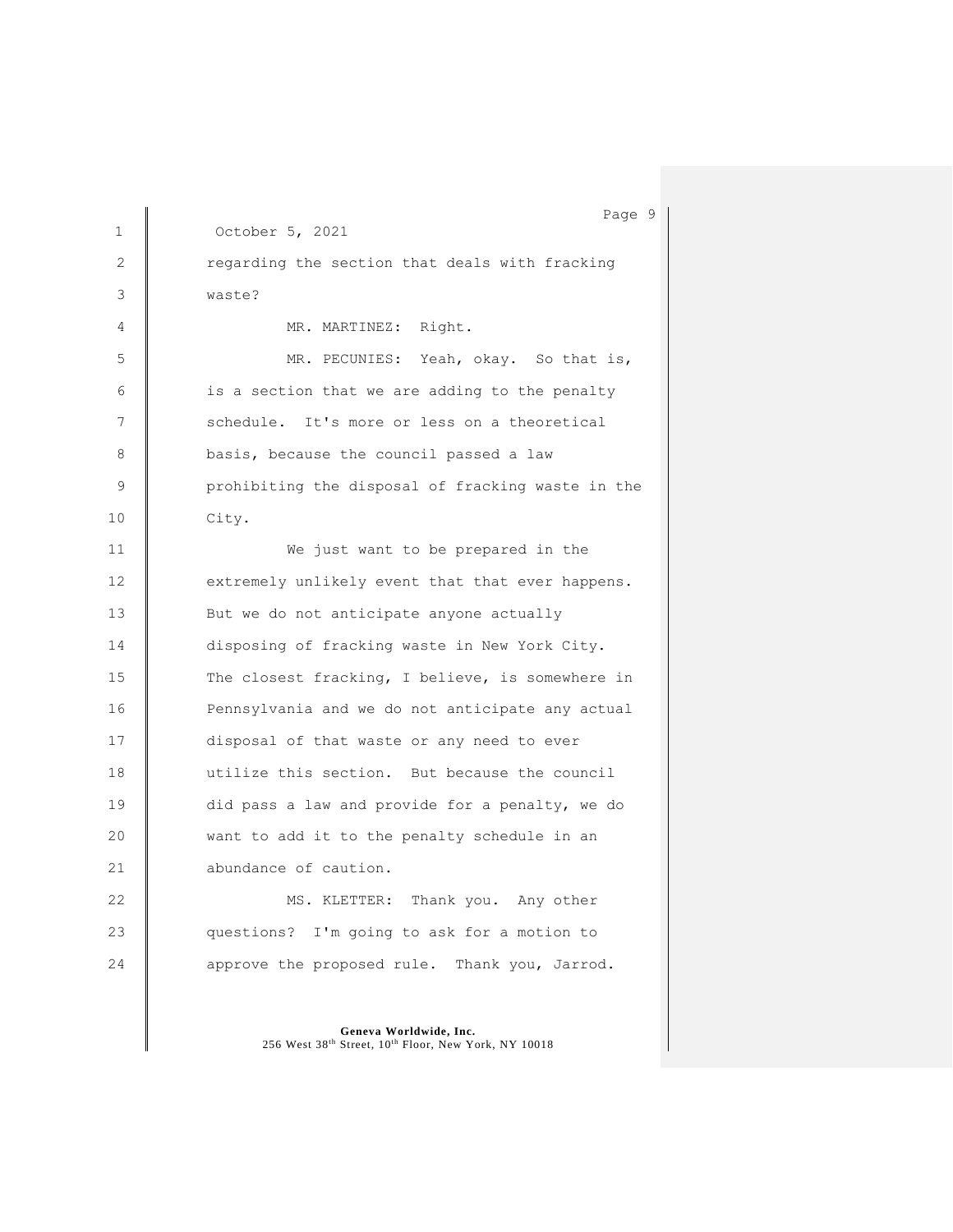1 October 5, 2021 2 | I'm going to ask Joy to call a vote. 3 MS. THOMPSON: Thank you, Commissioner. 4  $\parallel$  At this time, I would like to ask if there are 5 any objections to the approval of the proposed 6 Tule updating OATH's Water Penalty Schedule? 7 Seeing and hearing none, the motion passes. 8 | MS. KLETTER: Great. Thank you so much. 9 | I'm now going to ask Olga Statz, again, to 10 introduce OATH's proposed final rule clarifying 11 **the procedures for remote proceedings and** 12 appearances. 13 | MS. STATZ: Good morning, everybody. 14 Good morning, everybody, again. This is the 15 final round for the remote rules. Now, at the 16 **la-, at our last gathering, we had interesting** 17 discussions and substantive discussions 18 respecting the proposed rule. That proposed rule 19 **has now gone through public hearing and it's** 20 **Parady for a final vote.** I'm happy to answer any 21 **additional questions you might have about this**  $22$   $rule.$ 23 MS. KNAUER: This is Elizabeth Knauer, 24 Appointed Member. I, I guess I, I wasn't at the

> **Geneva Worldwide, Inc.** 256 West 38th Street, 10th Floor, New York, NY 10018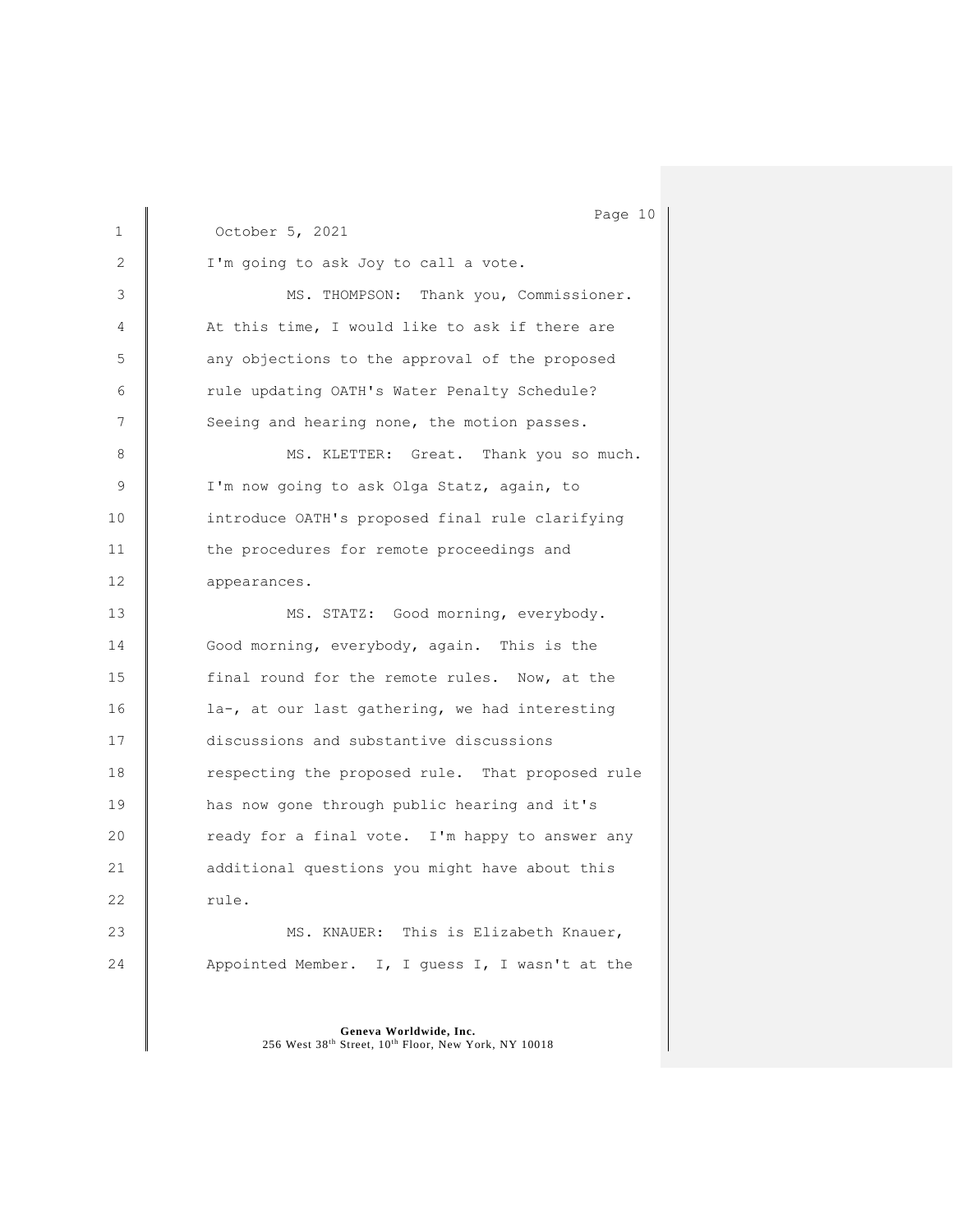1 October 5, 2021 2 | prior Board Meeting where this was, where the 3 proposed rule was discussed. 4 | MS. STATZ: Yes. 5 | MS. KNAUER: In reviewing the minutes, I 6 did notice that Matthew Schneid had asked about 7 the provision limiting representative appearances 8 | to 25 summonses and whether that really meant 25 9 different cases, because sometimes when, you 10 know, it's, it's possible for, for posting cases, 11 etcetera, for there to actually be more than 25 12 Summonses heard at one time. So I, I guess I 13 took it from the minutes that there was going to 14 be some thought put into, to revising that to 15 make, to clarify, but it seems like --16 MS. STATZ: No, the wording is still 17 Summons, because that's the way the clerk, 18 that's, the people who actually process these 19 unders-, do everything by, by summons. And the 20 25 limitation is really for the individual 21 **attorney.** So a firm can theoretically have many 22 more than that. So, but one attorney at a time 23 **per phone call -- this is, this is basically the** 24 **number** that was doable over the course of our, of

> **Geneva Worldwide, Inc.** 256 West 38th Street, 10th Floor, New York, NY 10018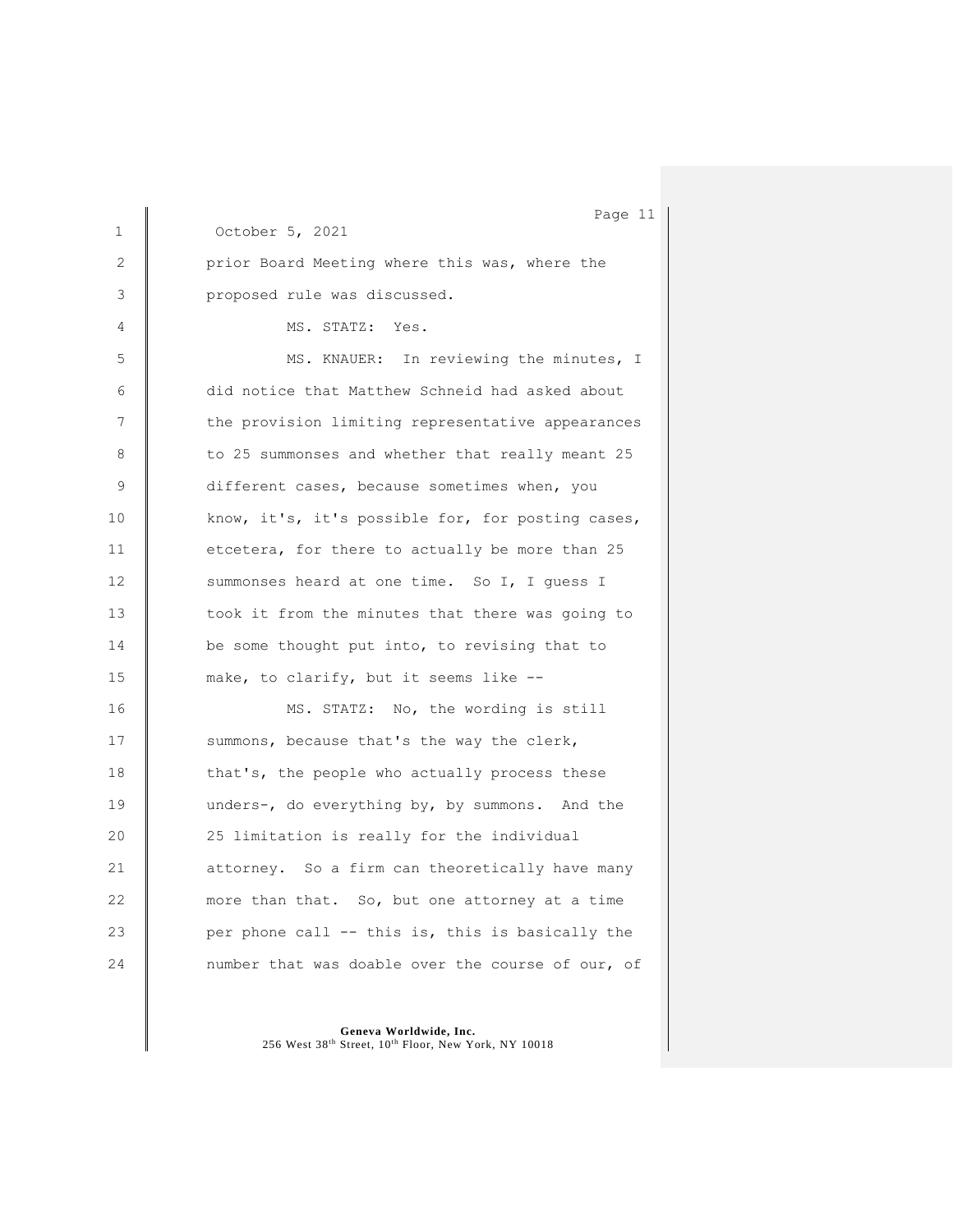Page 12 1 October 5, 2021 2 our exercises over the pandemic. This is the 3 number that's actually doable for one attorney to  $4 \parallel$  do. 5 AMY SLIFKA, ESQ., DEPUTY 6 COMMISSIONER/HEARINGS DIVISION, OATH: But, 7 | Elizabeth, we, we can make exceptions and I do 8 see your point. We -- this is Amy Slifka, for 9 the record. I do see your report -- your point -10 - regarding posting violations and, often, it is 11 one defense. So if we think we can manage 100 or 12 so, we will do so. 13 MS. KNAUER: Okay. So you could, you, 14 ad hoc, if there was some, you know, exception 15 where it only makes sense that one person is 16 going to appear for the case because it, because 17 it's all related and basically all the same 18 thing, that you, you can just make an ex-, an ad 19 **hoc exception in that case.** You're not bound by 20 it? 21 | MS. SLIFKA: Correct. And I don't think 22 there'll be any issues in that sense. We are 23 **finding that, just as, for your information, we** 24 are finding that these high-volume reps who are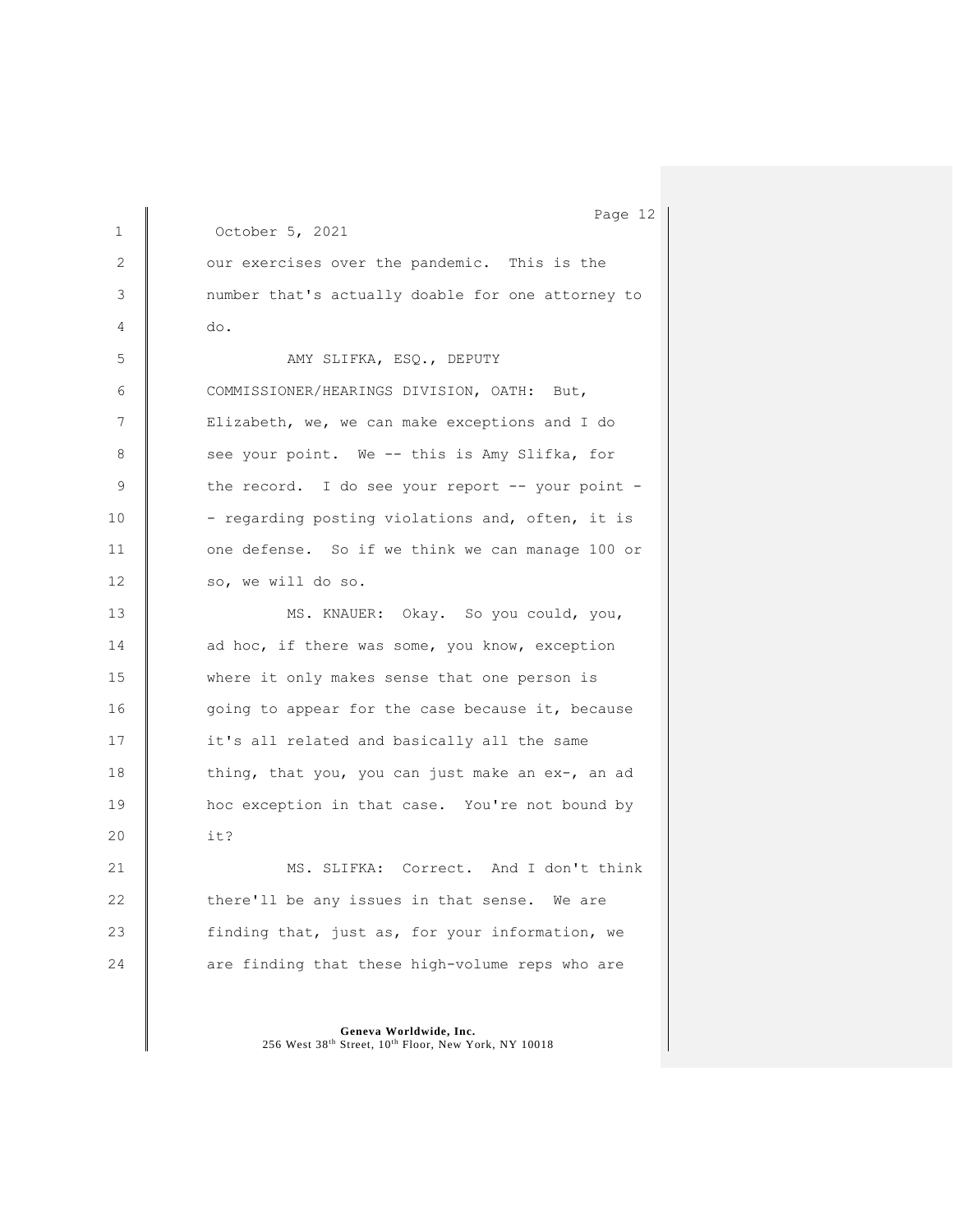Page 13 1 October 5, 2021 2 Signing in for more than, you know, 25 or 30 3 **cases, they're not getting through their calendar** 4 in a day. And I actually feel that's a little 5 bit of a disservice to the respondents who hire 6 them, because they have to be adjourned or 7 cescheduled. 8 | MR. SCHNEID: Hi, this is Matt Schneid 9 Speaking. I thought last time we were drawing a 10 distinction between a summons and a case. And 11 maybe, you know, I'm somewhat new to this, but we 12 were, we were saying that, you know, a case could 13 **be five summons and we were going to revise it to**  $14$  say 25 cases. Or, again, --15 MS. SLIFKA: No --16 MR. SCHNEID: -- that's, that's how 17 **We're drawing the distinction.** Maybe I'm a 18 | little bit [unintelligible] [09:41:27] 19 [00:11:27]. 20 MS. SLIFKA: No. It would be by, it 21 would be by summonses, but there are some 22 exceptions where there's one defense for certain 23 Vergin types of violations, such as posting violations. 24 **I** It's usually one defense. "I didn't post it;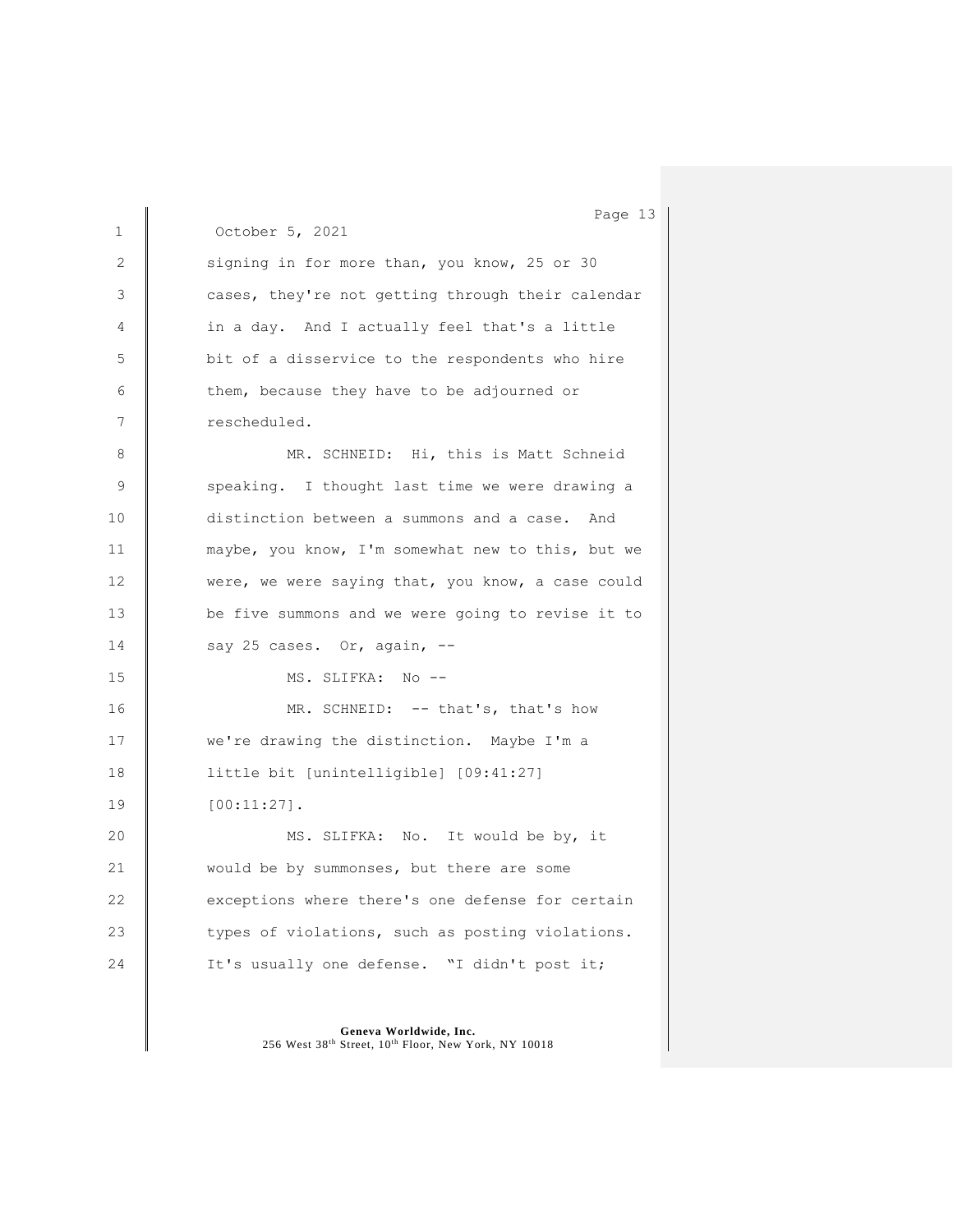1 October 5, 2021 2 Somebody else posted it." "They got the flyer." 3 So it, it depends, it's really, it's really 4 Summonses because high-volume reps sign in for 25 5 summonses, they are each a separate case, and 6 it's, it's a huge volume. 7 MR. SCHNEID: Do, do we need to have 8 Specific language that permits these "exceptions" 9 to be made within the actual rule itself? 10 | MS. STATZ: Not necessarily. CAPA 11 Tequires us to put in the rule things that are 12 the, what, what we expect to, to happen across 13 the board. But we do have the authority, in 14 certain instances, to make exceptions. But in 15  $\parallel$  the rule, it's, you know, quite flexible. 16 MS. KLETTER: Yes, and --17 MR. SCHNEID: Right, it says --18 | [CROSSTALK] [09:42:32] [00:12:32] 19 MS. KLETTER: It does state it in the 20  $\|$  rule. 21 MR. SCHNEID: Right. But so, yeah, so 22  $\parallel$  this goes, it says unless an exception is granted 23 by a tribunal prior to the hearing date. So I 24 guess they would just ask the hearing officer?

> **Geneva Worldwide, Inc.** 256 West 38th Street, 10th Floor, New York, NY 10018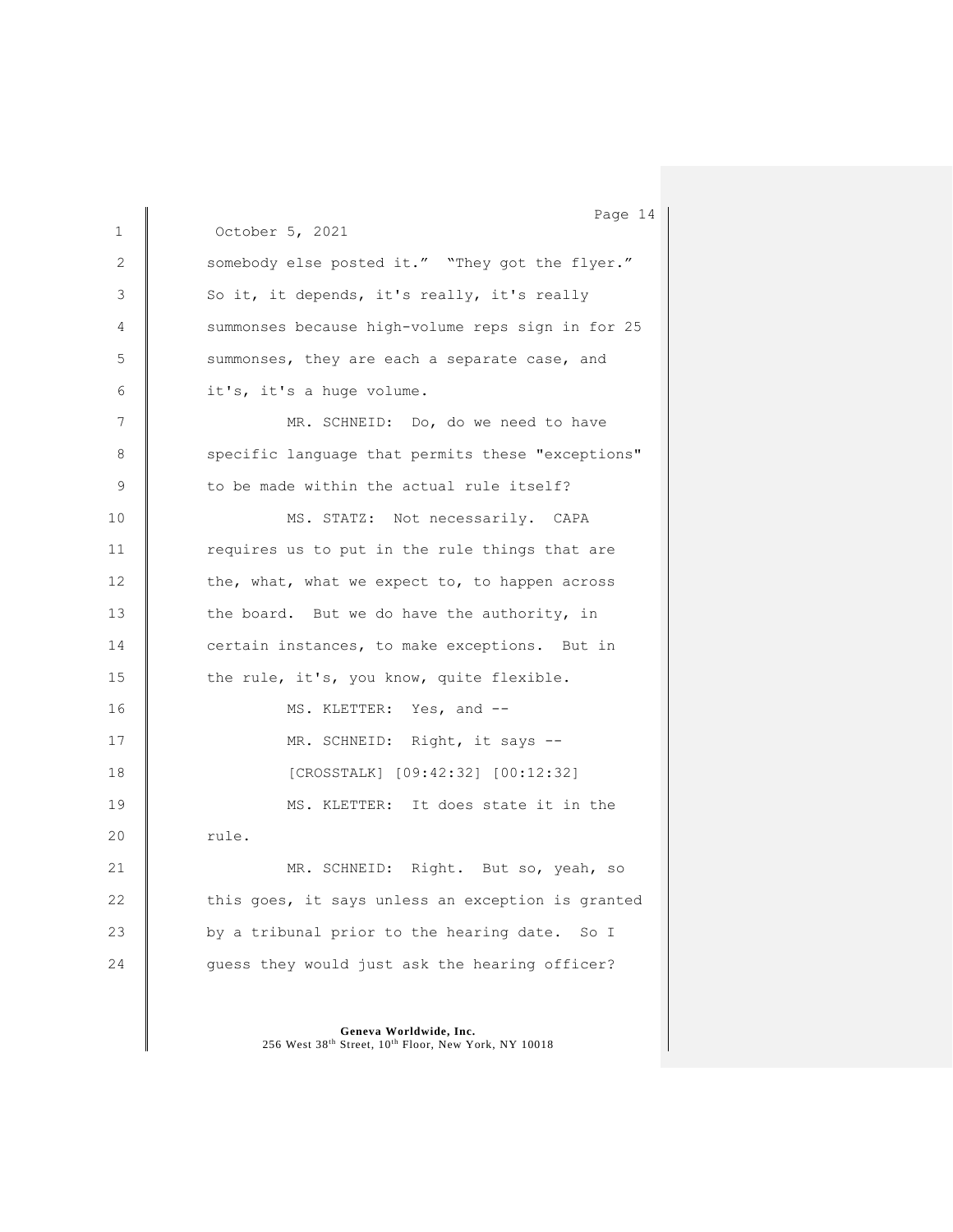| $\mathbf{1}$ | Page 15<br>October 5, 2021                        |                                          |
|--------------|---------------------------------------------------|------------------------------------------|
|              |                                                   |                                          |
| 2            | Is that logistically what we're talking about?    |                                          |
| 3            | MS. SLIFKA: They usually, they usually            |                                          |
| 4            | request their hearings before, to the clerk's     |                                          |
| 5            | office. The Chief Clerk discusses it with me, at  |                                          |
| 6            | this point in time, and we decide what we think   |                                          |
| 7            | we can handle.                                    |                                          |
| 8            | MR. SCHNEID: Okay.                                |                                          |
| 9            | MS. KLETTER: And just to, for all of              |                                          |
| 10           | your awareness, you know, from March 2020 through |                                          |
| 11           | September of 2021, we were doing all remote       |                                          |
| 12           | hearings, all telephonic hearings. And then, in   |                                          |
| 13           | September, we changed our, it's basically an      |                                          |
| 14           | order by the Chief Judge to state that            |                                          |
| 15           | individuals who, or, you know, respondents with   |                                          |
| 16           | their attorneys who request an in-person hearing  |                                          |
| 17           | will be offered an in-person hearing, barring     |                                          |
| 18           | unforeseen, you know, circumstances. But we've    | Commented [TS(2]: Delete? Wasn't mention |
| 19           | actually granted every in-person hearing request  |                                          |
| 20           | that has been made over the last month and a      |                                          |
| 21           | half. And as long as the respondent is making     |                                          |
| 22           | that request at least, you know, three days in    |                                          |
| 23           | advance, the request will be granted for an in-   |                                          |
| 24           | person hearing.                                   |                                          |
|              |                                                   |                                          |

Geneva Worldwide, Inc.<br>256 West 38<sup>th</sup> Street, 10<sup>th</sup> Floor, New York, NY 10018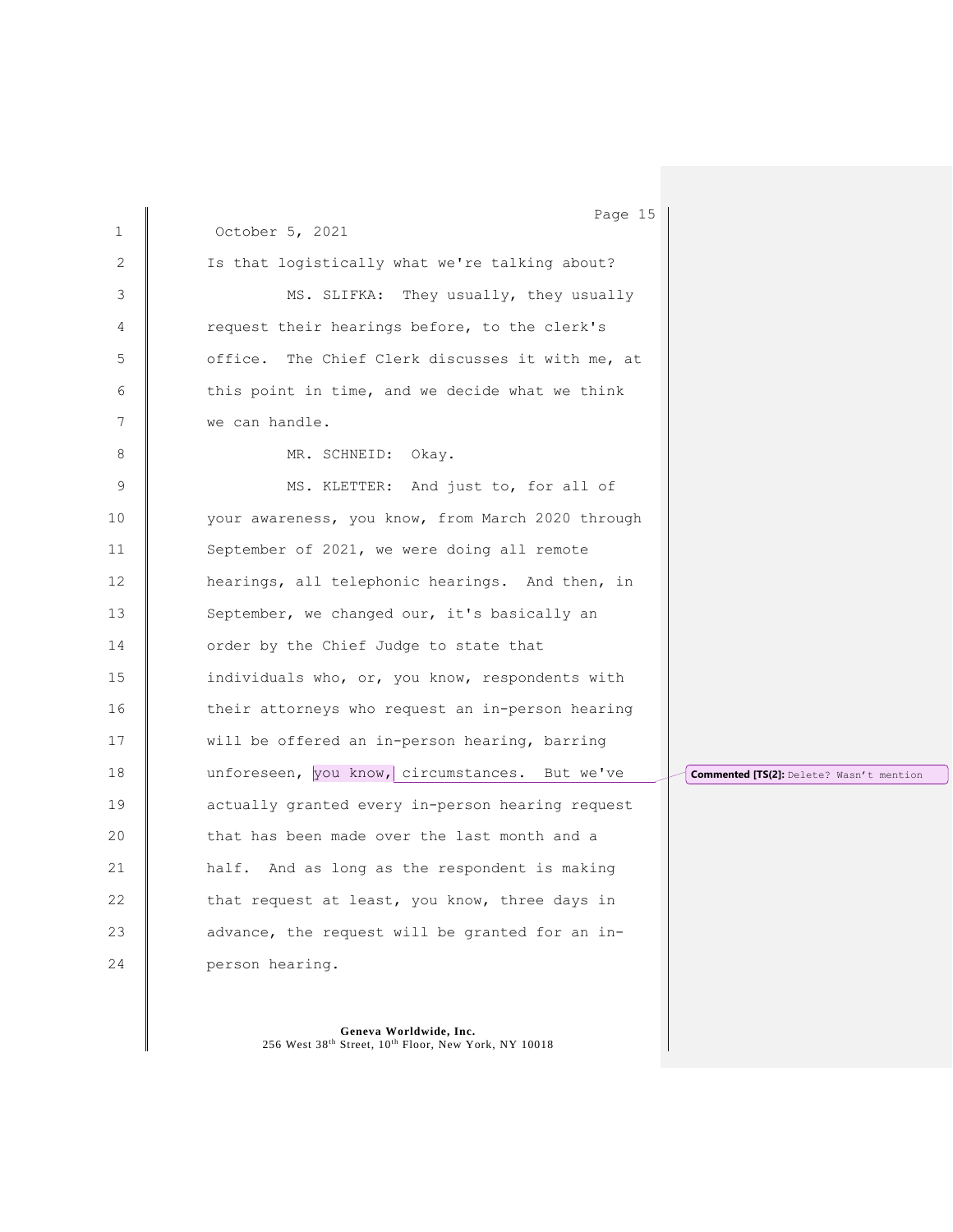1 October 5, 2021 2 So, at this point, now, everyone has the 3 | option of a telephonic hearing, an in-person 4 **hearing or, you know, an online written** 5 Submission in order to challenge the summons. 6 Very few individuals have actually requested in-7 **person hearings, which, to me, says that our** 8 Temote processes have been working extremely well 9 and are very effective and that's what people 10 **prefer, and not including the high-volume reps.** 11 Any other questions? Okay. I'm going 12 to ask Joy to -- I'm going to ask for a motion to 13 **approve?** Thank you, Jarrod. And I'm going to 14 ask Joy to call for a vote on the final rule 15 **clarifying the procedures for remote proceedings.** 16 | MS. THOMPSON: Thank you, Commissioner. 17 | At this time, I will ask if there are any 18 exceptions to the -- oh, I'm sorry -- if there's 19 **any** objections to approving the rule, the final 20 Tule regarding remote proceedings and appearances 21 at the OATH tribunals. Seeing and hearing none, 22 the motion passes. 23 MS. KLETTER: Alright. Thank you so 24 **much.** I'm going to ask Olga Statz again to

> **Geneva Worldwide, Inc.** 256 West 38th Street, 10th Floor, New York, NY 10018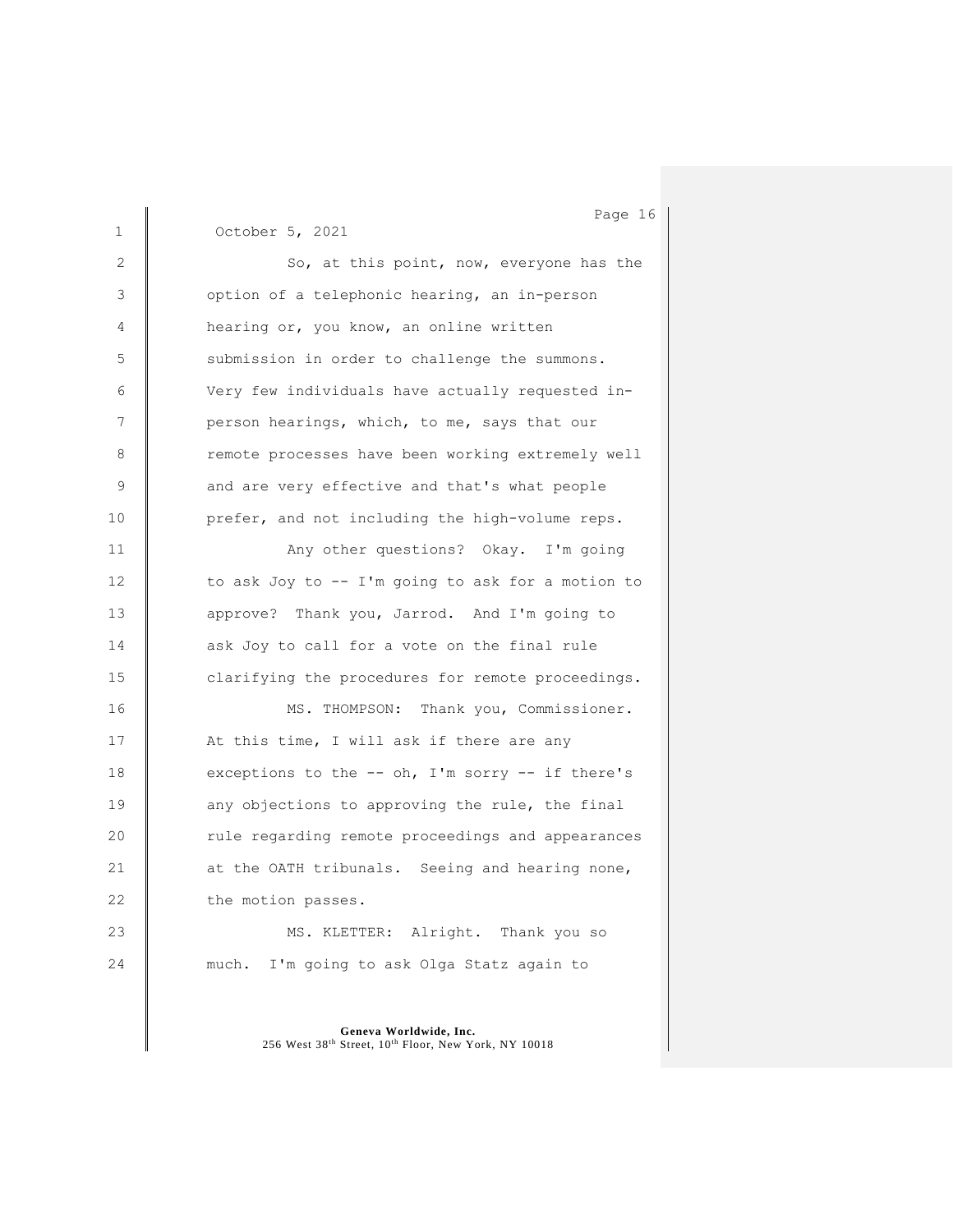| $\mathbf 1$ | Page 17<br>October 5, 2021                                                      |
|-------------|---------------------------------------------------------------------------------|
|             |                                                                                 |
| 2           | introduce OATH's proposed final rule regarding                                  |
| 3           | repealing OATH's Sanitation Penalty Schedule.                                   |
| 4           | MS. STATZ: Thank you, Commissioner,                                             |
| 5           | again. This is the, this is the final step for                                  |
| 6           | the repeal of the OATH Sanitation Rule.                                         |
| 7           | [OFF MIC CONVERSATION]                                                          |
| 8           | MS. KLETTER: That's Mr. LaPlant.<br><b>Commented [TS(3]: Statz</b>              |
| 9           | MS. STATZ: Mr. LaPlant, could you<br>Commented [TS(4]: Thompson?                |
| 10          | please mute? Thank you.                                                         |
| 11          | MS. KLETTER: Thank you.<br><b>Commented [TS(5]: Statz</b>                       |
| 12          | MS. STATZ: So, at this stage, we are                                            |
| 13          | presenting you with the proposed final rule                                     |
| 14          | repealing OATH's Sanitation Penalty Schedule and                                |
| 15          | allowing the Department of Sanitation to                                        |
| 16          | promulgate its own penalty schedule. This is, as                                |
| 17          | you know, part of our process that we started a                                 |
| 18          | few years ago to remove all of the penalty                                      |
| 19          | schedules from the OATH ECB rules and have those                                |
| 20          | penalty schedules go in the, the rules of the                                   |
| 21          | various enforcement agencies. And so we're pre-,<br>Commented [TS(6]: Prepared? |
| 22          | we're, if there are any questions, I'm happy to<br>Commented [TS(7]: Delete?    |
| 23          | answer them.                                                                    |
| 24          | MR. SCHNEID: I, I just want to confirm,                                         |
|             |                                                                                 |
|             | Geneva Worldwide, Inc.<br>256 West 38th Street, 10th Floor, New York, NY 10018  |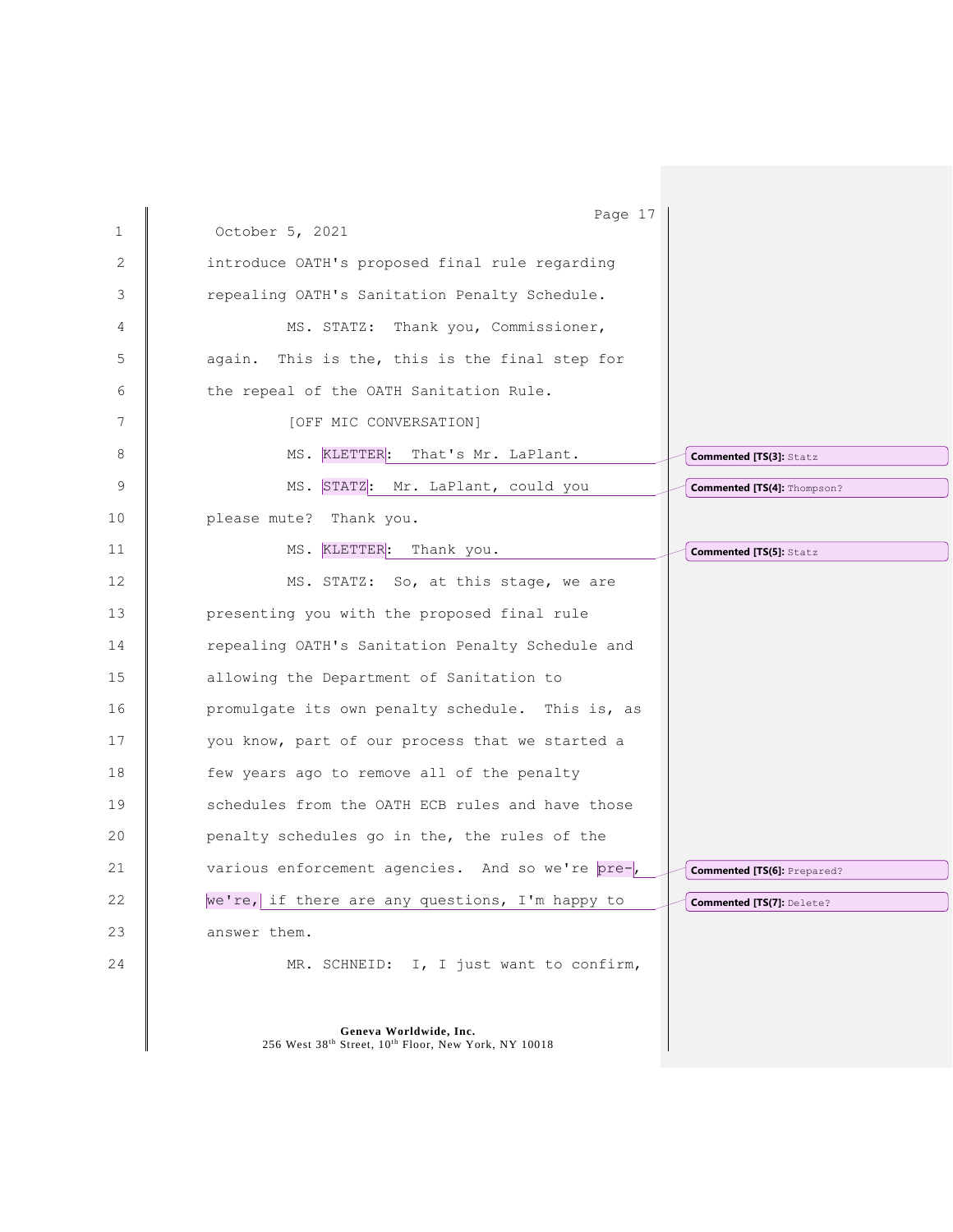1 October 5, 2021 2 there is, there are no changes from the last time 3 we discussed the proposal, right? 4 | MS. STATZ: No. 5 MR. SCHNEID: Okay. 6 | MS. KLETTER: Okay, thank you. I'm 7 | going to ask for a motion to approve. Thank you, 8 Jarrod. I'm going to ask Joy to call for a vote 9 on the proposed final rule repealing OATH's 10 | sanitation penalty schedule. 11 MS. THOMPSON: At this time -- thank 12 | vou, Commissioner. At this time, are there any 13 **b** objec- objections to the proposed final rule? 14 | MR. SHPETNER: I'd like to abstain. 15 MS. THOMPSON: Thank you. We have one 16 abstention. Any other abstentions or objections? 17 The motion passes. 18 Solution MS. KLETTER: Great. Thank you so much. 19 | I'm now going to ask Russell Pecunies to 20 **introduce DEP's request for a cease and desi-**21 desist order. 22 MR. PECUNIES: Yes, thank you. This is 23 **Russell Pecunies with DEP Legal.** The Department 24 is requesting that the Board approve an order to

> **Geneva Worldwide, Inc.** 256 West 38th Street, 10th Floor, New York, NY 10018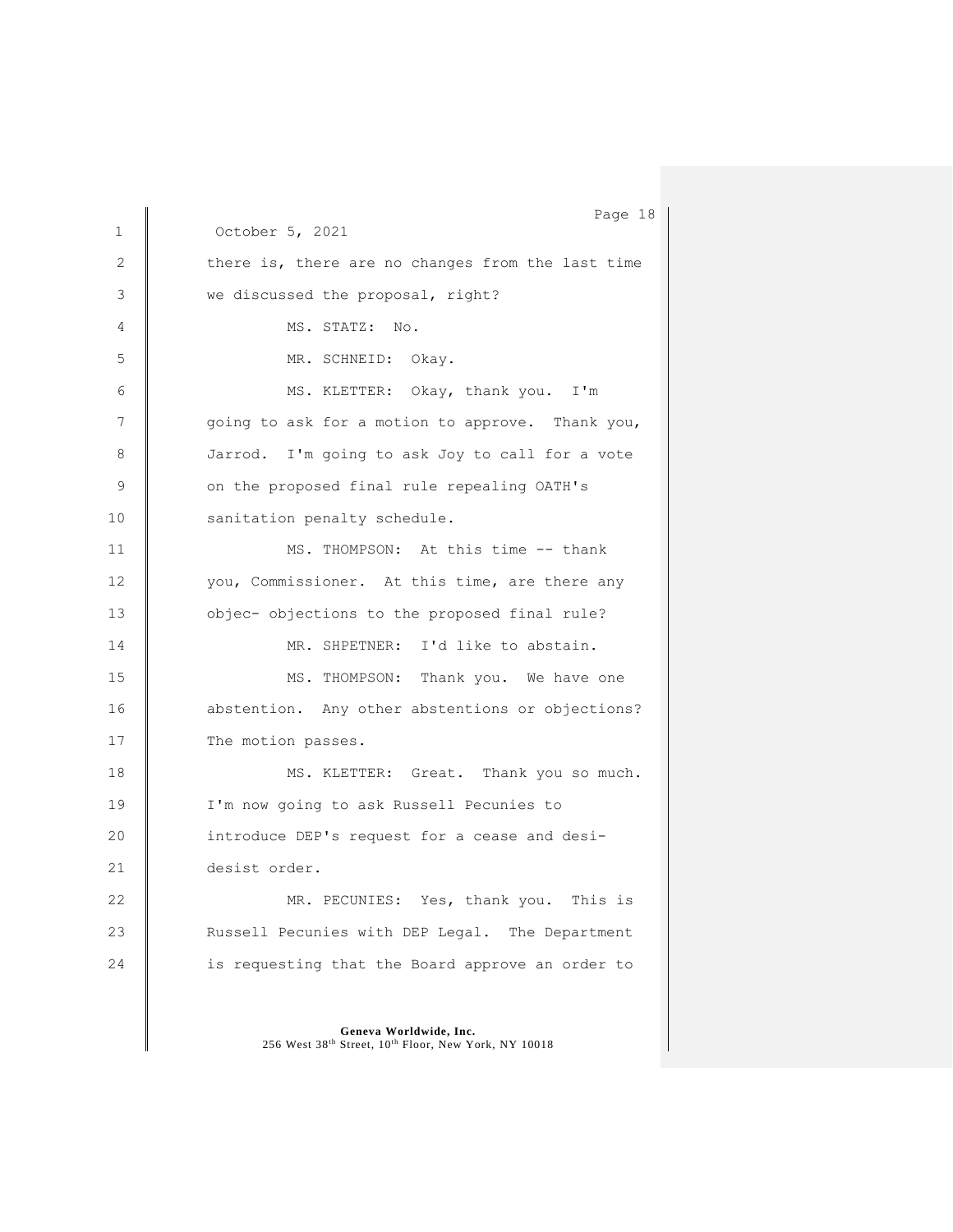Page 19 1 October 5, 2021 2 cease and desist. We have not requested one of 3 these for quite some time because of the, the 4 **Quandemic.** But we have a situation here involving 5 the Chipotle located at 185 7th Avenue in 6 Brooklyn. 7 | Our first inspection regarding noise 8 | from the kitchen exhaust was in January of 2019, 9 **and there were subsequent inspections that led to** 10 **violations in September and in December of 2019.** 11 The Chipotle defaulted on the first two summonses 12 and was found in violation as to the third. At 13 that point, before we came to the Board to ask 14 for a cease and desist, the COVID pandemic 15 started and everything sort of closed down, and I 16 guess the problem kind of went away, at least 17 temporarily. 18 We then started to receive complaints 19 **again** about the same equipment at the same 20 establishment and issued a fourth violation in 21 **October of last year and a fifth violation in** 22 March of this year. The fourth violation, the 23 **fourth summons, they were found in violation of** 24 **in March and the fifth summons has been**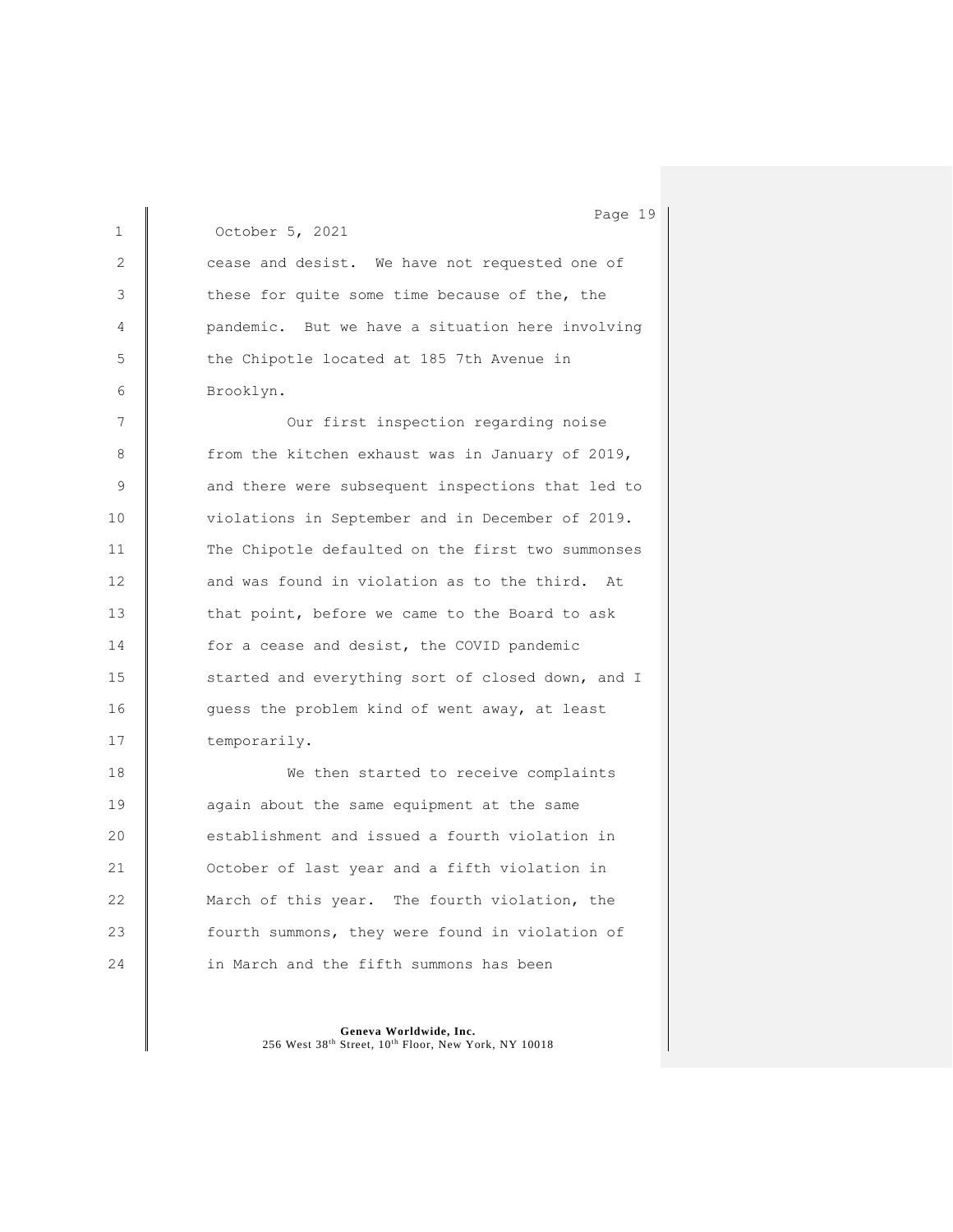1 October 5, 2021 2 **Exerch** rescheduled to a couple of weeks from now. 3 Because of the repeated noise violations from the 4 same equipment at the same establishment and the 5 continuing failure by the respondent to correct 6 this noise condition, the Department is 7 Tequesting that the Board or-, issue an order to 8 cease and desist. 9 | MS. KLETTER: Any questions? Matt? 10 MR. SCHNEID: Hi. Thank you. This is 11 **actually my first time we've dealt with one of** 12 these since I've been on the Board. Can you 13 explain the import of what happens when you have 14 a cease and desist? Like what's, what, what, 15 what occurs -- 16 [CROSSTALK] [09:50:54] [00:20:54] 17 MR. PECUNIES: Sure. Sure. So they, 18 they would be scheduled, they would, they would 19 The receive a notice to appear at a hearing in front 20 **of an OATH hearing officer.** And the purpose of 21 that hearing would be for them to show why the 22 equipment should not be sealed. In other words, 23 it's an opportunity for them to demonstrate that 24 they have resolved the problem.

> **Geneva Worldwide, Inc.** 256 West 38th Street, 10th Floor, New York, NY 10018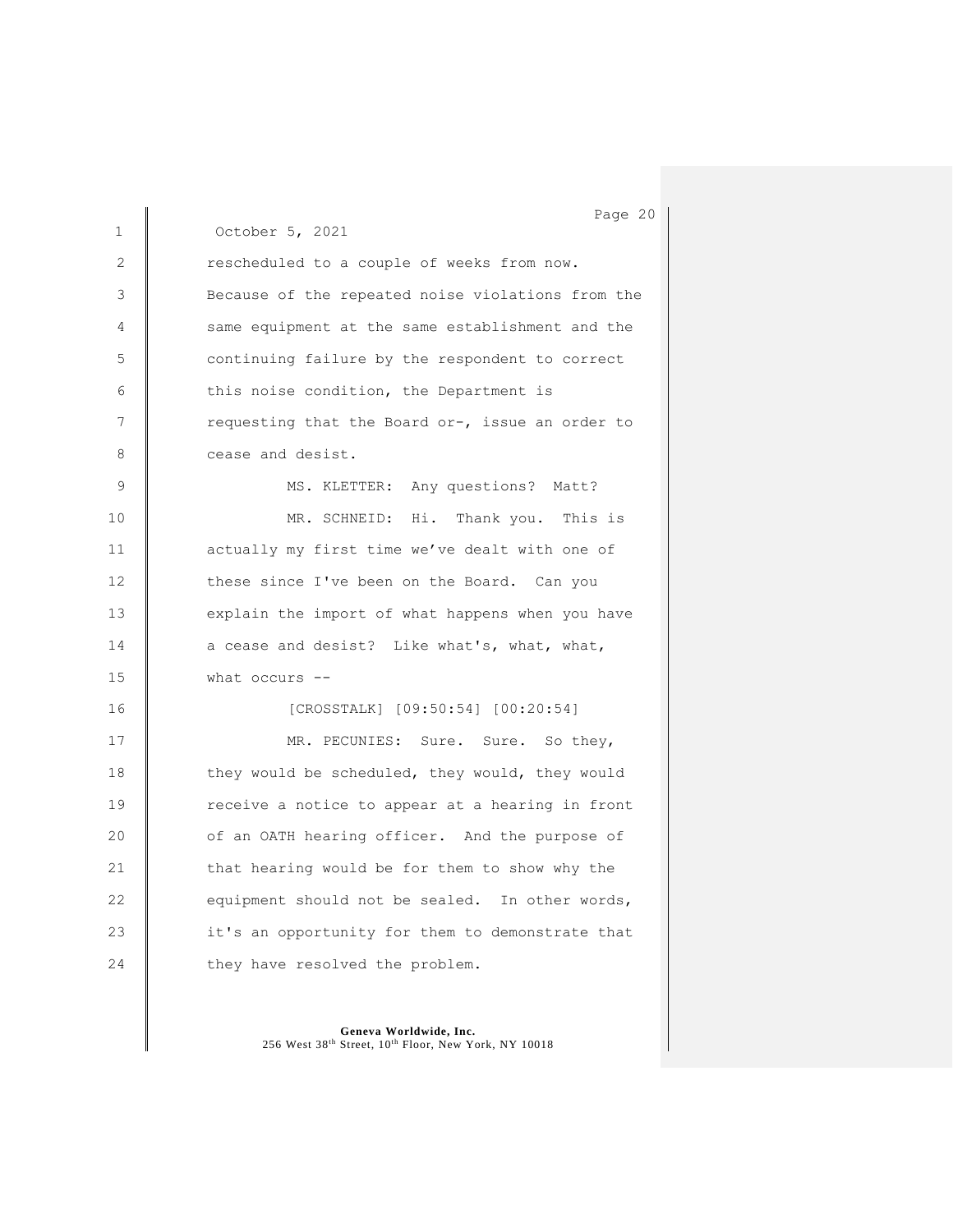1 October 5, 2021 2 Normally, what they would bring forward 3 **Would be evidence, that they can bring forward** 4 **we**vidence that they've replaced the offending 5 equipment because the cease and desist equip-, or 6 **o** order does pertain specifically to the equipment 7 that's been found in violation. So they can 8 choose to replace it. The equipment may be in 9 **need of repair or servicing, which could solve** 10 the problem. So they could show evidence of 11 that. They could show evidence that they have 12 **put up an acoustical enclosure to keep the noise** 13 from reaching the complainant's residence. So 14 there are a number of ways in which they can 15 demonstrate that they have come into compliance. 16 Then, there would be, once, once that

17 **has taken place, there would be recommendations** 18 made by the hearing officer which would come to 19 the Board, which normally entail them being 20 Subject to reinspection for a specific period of 21 time during which, if there's a violation, they 22 can be immediately sealed. And if they default 23  $\parallel$  on that hearing, on the cease and desist hearing, 24  $\parallel$  then they would be sealed forthwith.

> **Geneva Worldwide, Inc.** 256 West 38th Street, 10th Floor, New York, NY 10018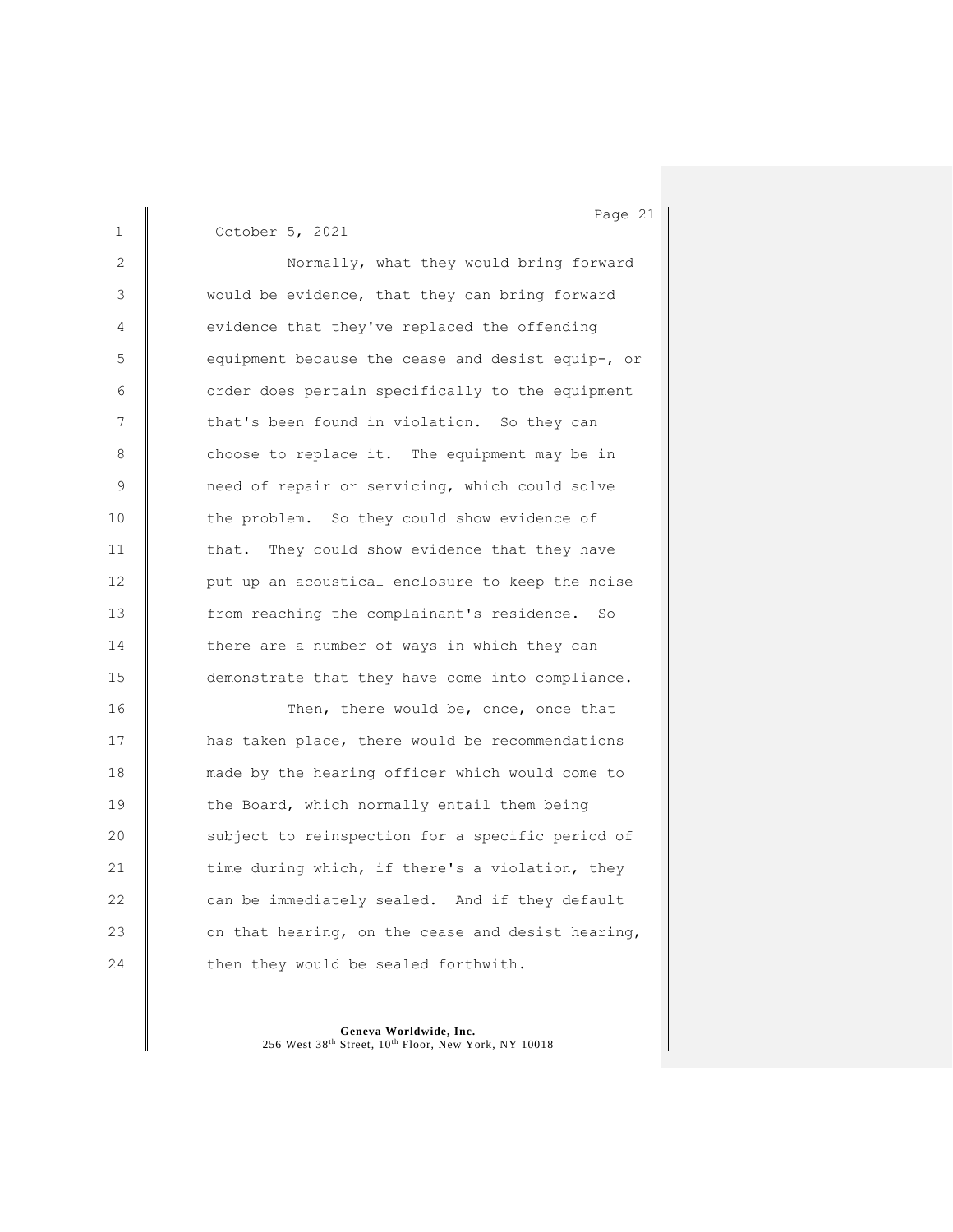1 October 5, 2021 2 MR. SCHNEID: And it sounds like they've 3 got a number of these violations. Do we have any 4 understanding about what actions they may have 5 taken or just the reason they have five, or 6 whatever number of violations you noted 7 **July 20** outstanding, because nothing has happened? 8 MR. PECUNIES: No, I, I, I don't have 9 any specific information regarding any measures 10 that the Chipotle has taken to, to correct this. 11 The readings appear to be fairly consistent 12 **across** the inspections that I'm seeing. One of 13 them was 61 decibels, one of them was 60 14 decibels. So one of them was 58, with the 15 allowable being 42. So it, it does not appear 16 that there's been any material change to the 17 **noise level across the various inspections that** 18 **we've done.** 19 **MR.** SCHNEID: And the way to cure would 20 **l** likely be to install some sound dampening 21 **apparatus?** Is that normally --22 MR. PECUNIES: It can be. I mean, that, 23 how, how they choose to cure it is up to them. 24 They can, they can replace the equipment, they

> **Geneva Worldwide, Inc.** 256 West 38th Street, 10th Floor, New York, NY 10018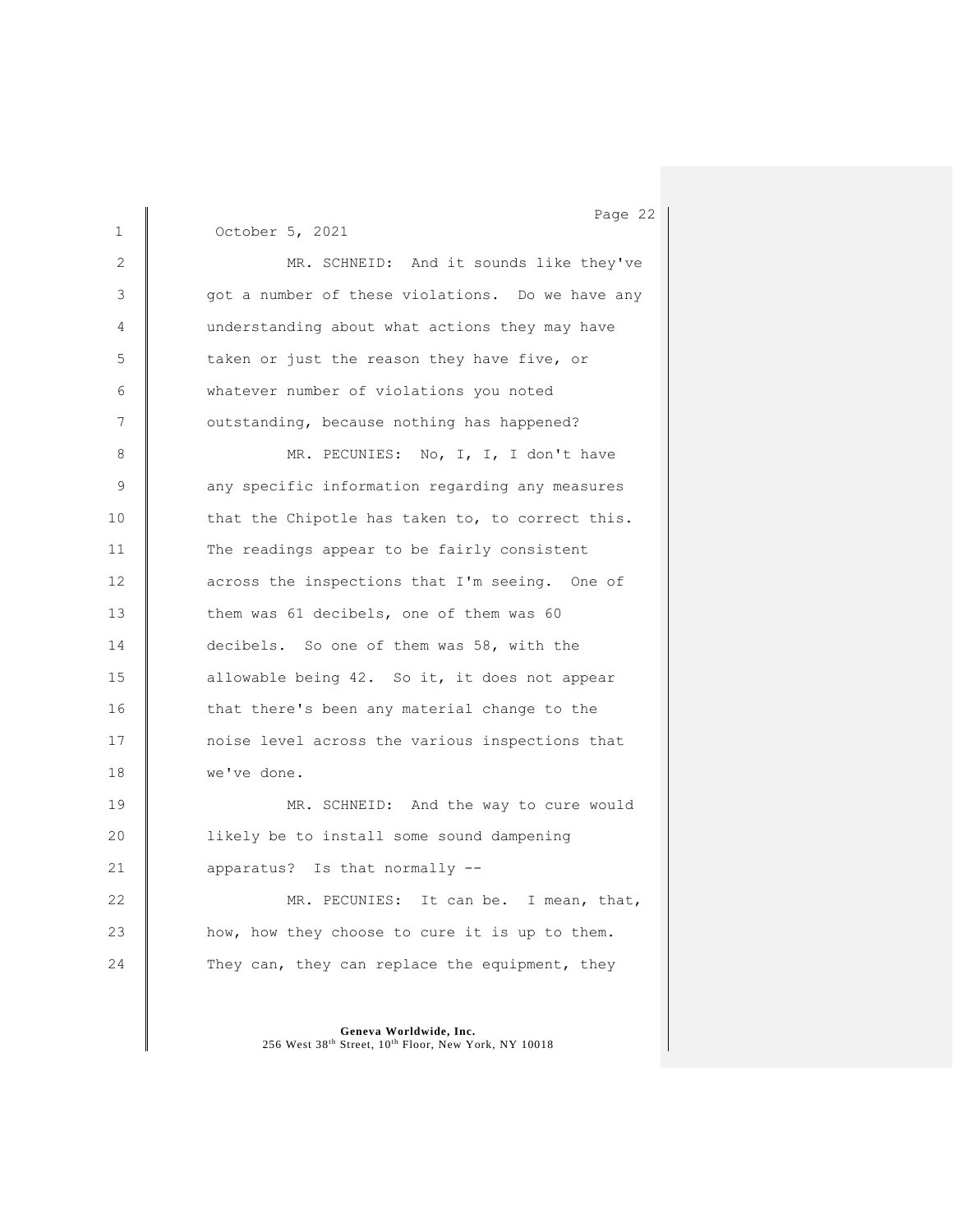1 October 5, 2021 2 can erect an acoustical barrier, they can come up 3 with their own solution or they can hire a noise 4 consultant. How compliance comes about is left 5 up to them. 6 | MS. KLETTER: Thank you. Any other 7 questions? I'm going to ask for a motion to 8 approve the cease and desist order. Thank you, 9 Jarrod. Joy, can you please call for a vote? 10 | MS. THOMPSON: Sure. Thank you, 11 Commissioner. And I just want to note for the 12 **Fig.** record that I see Shamonda Graham, have you 13 | joined us? 14 | SHAMONDA GRAHAM, DEPARTMENT OF 15 | BUILDINGS: Yes, good morning, guys. I am so 16 | sorry for my tardiness. 17 | MS. THOMPSON: Okay. 18 | MS. GRAHAM: I had us pegged for 19 Thursday. I'm so used to the meetings being on 20 Thursday. I'm so sorry. 21 | MS. THOMPSON: Okay, thank you so much. 22 | At this time, I'd like to just ask if there are 23 **any objections to the Board approving the DEP's** 24 **P** request for a cease and desist, desist order in

> **Geneva Worldwide, Inc.** 256 West 38th Street, 10th Floor, New York, NY 10018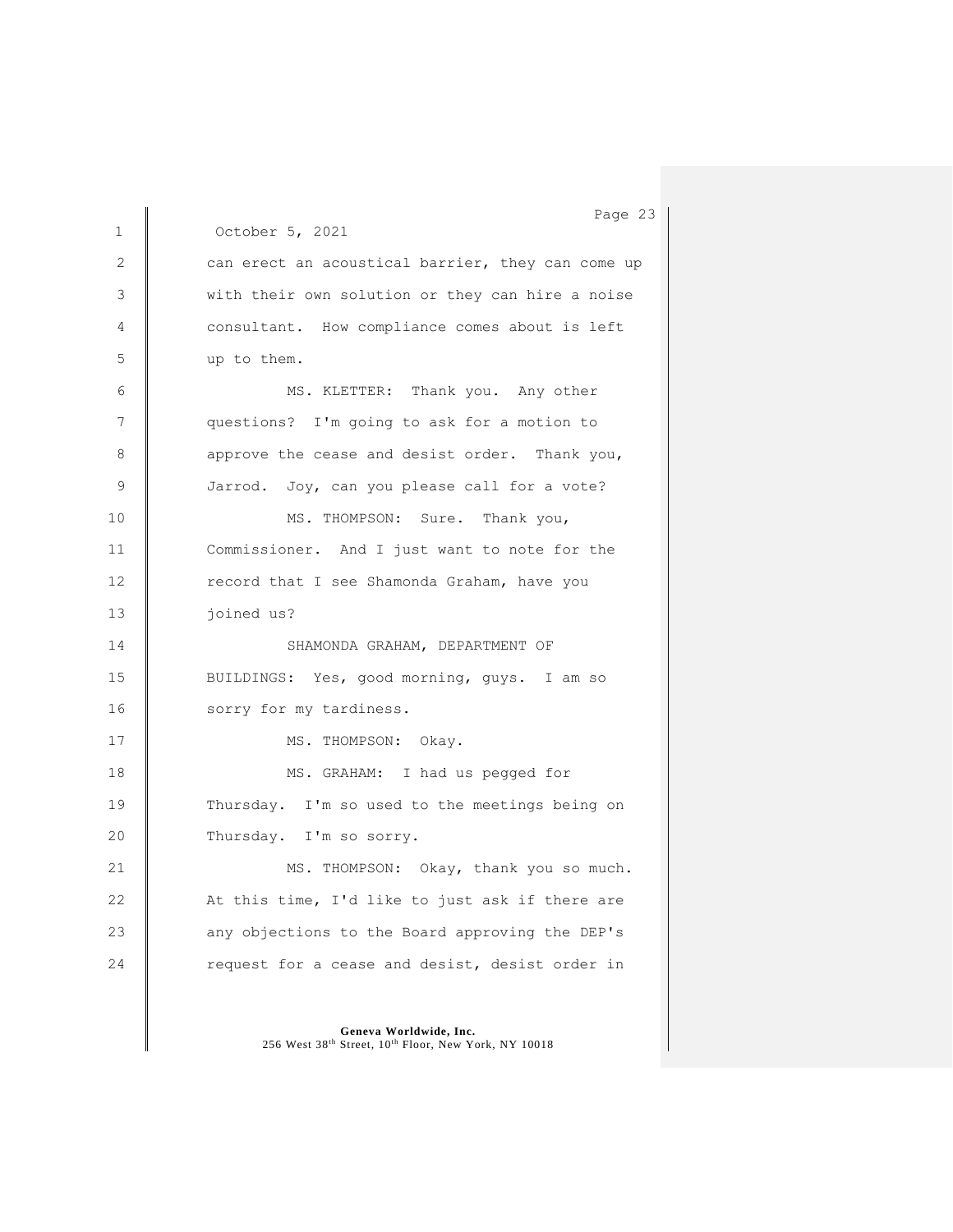Page 24 1 October 5, 2021 **Geneva Worldwide, Inc.** 2 this matter. Okay. Seeing and hearing none, the 3 motion passes. 4 | MS. KLETTER: Thank you so much. Now, 5 I'm going to ask for a motion to go into 6 Executive Session to discuss new decisions and 7 the cases listed in the Judicial Report. Thank 8 you, Jarrod. We're now going into --9 COFF THE RECORD] 10 | [ON THE RECORD] 11 MS. KLETTER: -- Karin, and bring back 12 veveryone who was in the lobby. Karin, has Mr. 13 | LaPlant logged back in? 14 CONVERSATION] 15 | MS. KLETTER: Okay, okay. Oh, okay, 16 good. Our next Board Meeting is December 9, 17 | 2021. Are there any additional questions? 18 CONVERSATION 19 | MS. KLETTER: I think that's someone's 20 **background.** I'm going to ask for a motion to 21 adjourn the meeting. 22 MS. GRAHAM: Commissioner? 23 Commissioner? 24 MS. KLETTER: Yes?

256 West 38th Street, 10th Floor, New York, NY 10018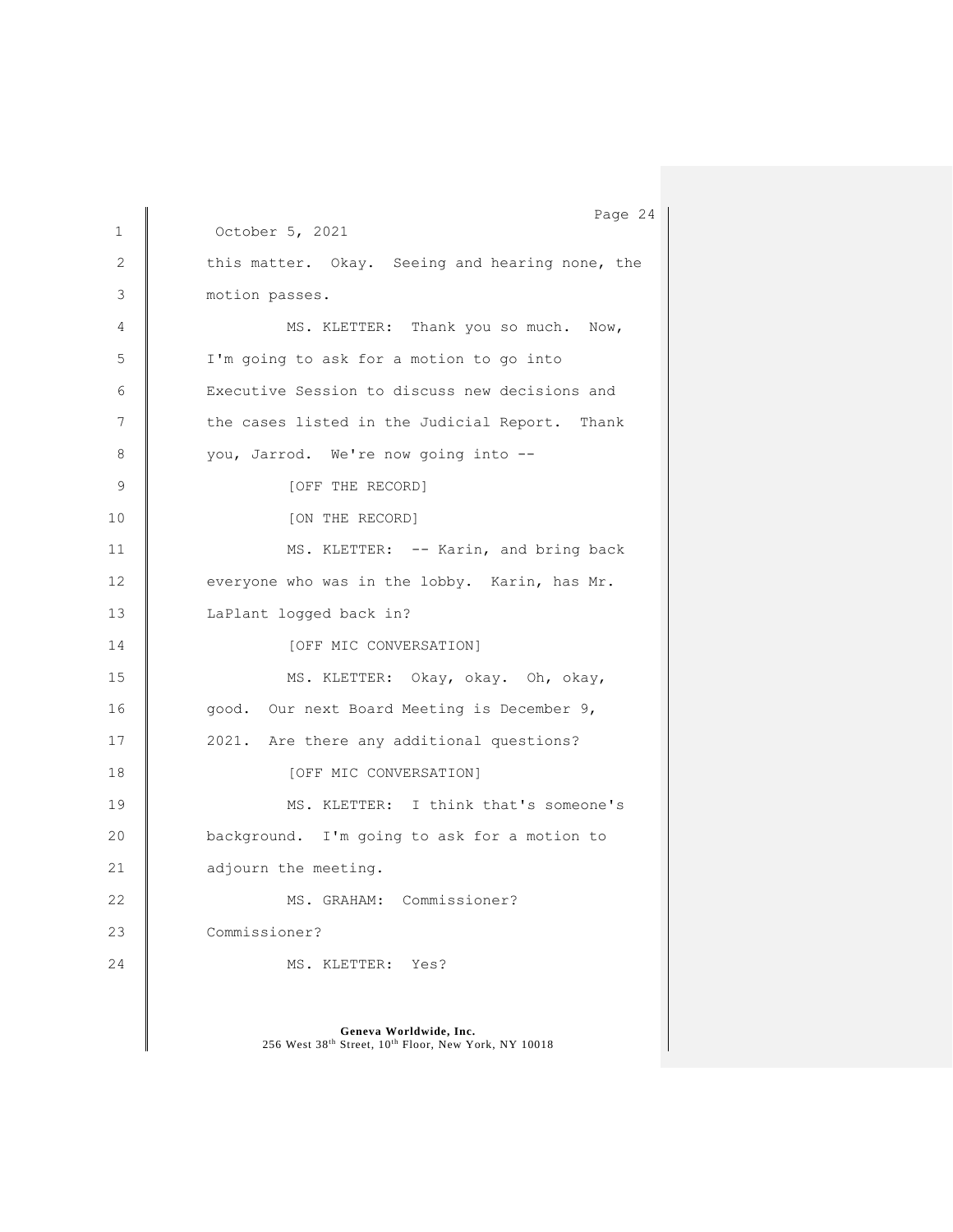Page 25 1 October 5, 2021 2 MS. GRAHAM: This is Shamonda Graham 3 from DOB. I'm not sure if you can hear me. Can 4 you hear me? 5 | MS. KLETTER: I can. I can hear you. 6 | MS. GRAHAM: Thank you. I just have one 7 **question.** Are we moving the meetings to Tuesday? 8 | MS. KLETTER: Which meeting? The next 9 meeting? 10 MS. GRAHAM: The Board, the Board 11 | Meetings. They're usually on Thursday, so I, I'm 12 just wondering, is there any push to move or are 13 we going to revert back to Thursday? Or was this 14 | just a quirk today? 15 MS. THOMPSON: The, as, as we discussed 16 at the last meeting, because there were so --17 this is Joy Thompson speaking. Because of some 18 Tules that have hard deadlines, we had to 19 Schedule this meeting for a Tuesday, but the --20 MS. GRAHAM: Okay. 21 MS. THOMPSON: -- December 9th meeting 22 is on a Thursday. 23 | MS. KLETTER: Okay. Meeting adjourned. 24 Thank you so much. See you soon.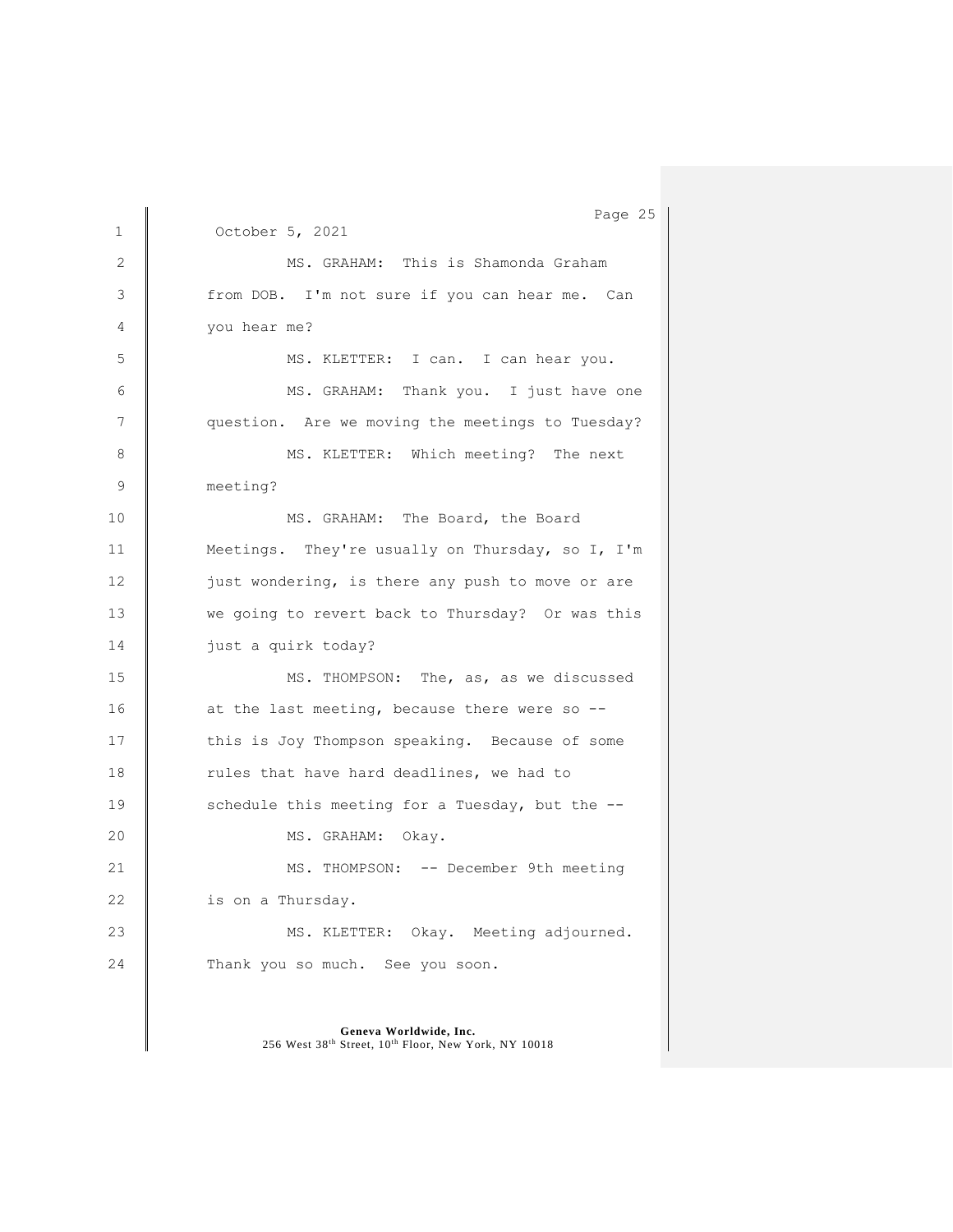|                  |                  |  |                                                                                | Page 26 |  |
|------------------|------------------|--|--------------------------------------------------------------------------------|---------|--|
| $\mathbf 1$      | October 5, 2021  |  |                                                                                |         |  |
| $\sqrt{2}$       |                  |  | (The board meeting concluded at 10:11                                          |         |  |
| $\mathsf 3$      | $\texttt{a.m.})$ |  |                                                                                |         |  |
| $\sqrt{4}$       |                  |  |                                                                                |         |  |
| $\mathsf S$      |                  |  |                                                                                |         |  |
| $\epsilon$       |                  |  |                                                                                |         |  |
| $\boldsymbol{7}$ |                  |  |                                                                                |         |  |
| $\,8\,$          |                  |  |                                                                                |         |  |
| $\overline{9}$   |                  |  |                                                                                |         |  |
| $1\,0$           |                  |  |                                                                                |         |  |
| $11\,$           |                  |  |                                                                                |         |  |
| $12\,$           |                  |  |                                                                                |         |  |
| $13\,$           |                  |  |                                                                                |         |  |
| $1\,4$           |                  |  |                                                                                |         |  |
| $15\,$           |                  |  |                                                                                |         |  |
| $1\,6$           |                  |  |                                                                                |         |  |
| $17$             |                  |  |                                                                                |         |  |
| $1\,8$           |                  |  |                                                                                |         |  |
| 19               |                  |  |                                                                                |         |  |
| $20$             |                  |  |                                                                                |         |  |
| $21\,$           |                  |  |                                                                                |         |  |
| 22               |                  |  |                                                                                |         |  |
| 23               |                  |  |                                                                                |         |  |
| 24               |                  |  |                                                                                |         |  |
|                  |                  |  |                                                                                |         |  |
|                  |                  |  | Geneva Worldwide, Inc.<br>256 West 38th Street, 10th Floor, New York, NY 10018 |         |  |